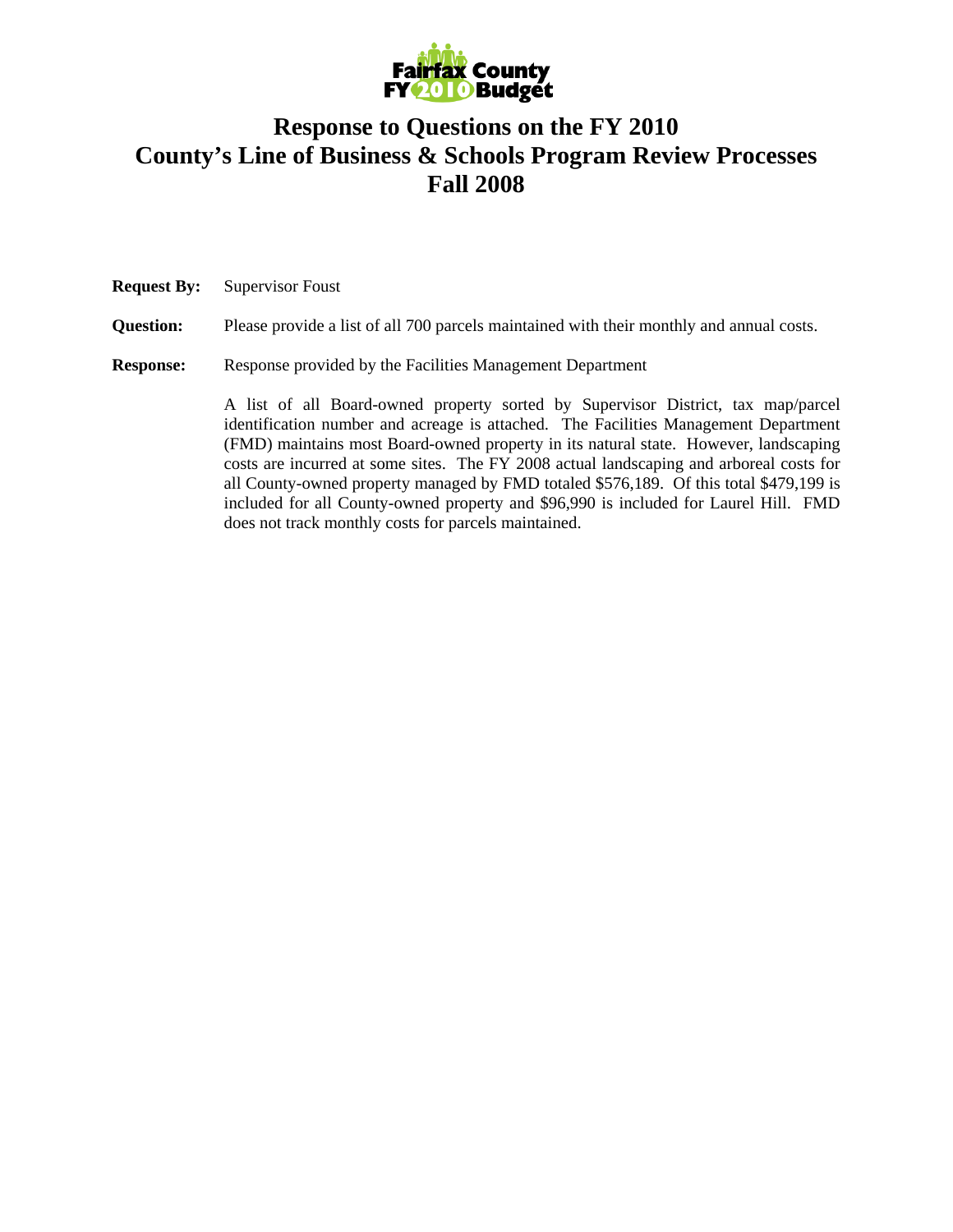| <b>DISTRICT</b>                          | <b>PARCEL ID</b>              | <b>ACRES</b> | <b>USE DESCRIPTION</b>                                                      |
|------------------------------------------|-------------------------------|--------------|-----------------------------------------------------------------------------|
| <b>BRADDOCK</b>                          | 0564 01 0034A                 |              | 1.690 SHIRLEY GATE ROAD R/W                                                 |
| <b>BRADDOCK</b>                          | 0564 05 0003                  |              | 0.484 RESIDUAL BRADDOCK ROAD R/W                                            |
| <b>BRADDOCK</b>                          | 0583 18<br>A                  |              | 1.629 PUBLIC PARK                                                           |
| <b>BRADDOCK</b>                          | Ε<br>0682 05                  |              | 0.363 ROBERTS ROAD R/W                                                      |
| <b>BRADDOCK</b>                          | F<br>0682 05                  |              | 0.033 ROBERTS ROAD R/W                                                      |
| <b>BRADDOCK</b>                          | G<br>0682 05                  |              | 0.166 ROBERTS ROAD R/W                                                      |
| <b>BRADDOCK</b>                          | 0682 05<br>J                  |              | 0.239 ROBERTS ROAD R/W                                                      |
| <b>BRADDOCK</b>                          | 0682 05<br>N                  |              | 0.316 ROBERTS ROAD R/W                                                      |
| <b>BRADDOCK</b>                          | 0682 05<br>U                  |              | 0.663 ROBERTS ROAD R/W                                                      |
| <b>BRADDOCK</b>                          | 068208<br>A1                  |              | 0.057 ALLEY                                                                 |
| <b>BRADDOCK</b>                          | 0683 10<br>Α<br>0684 03 0001B |              | 0.072 RESIDUAL OX ROAD R/W                                                  |
| <b>BRADDOCK</b><br><b>BRADDOCK</b>       | 0684 03 0001C                 |              | 0.255 ROBERTS ROAD R/W<br>0.214 ROBERTS ROAD R/W                            |
| <b>BRADDOCK</b>                          | 0684 03 0001D                 |              | 0.213 ROBERTS ROAD R/W                                                      |
| <b>BRADDOCK</b>                          | 0684 06<br>В                  |              | 0.025 SIDEWALK                                                              |
| <b>BRADDOCK</b>                          | 0684 06<br>Τ                  |              | 0.414 ROBERTS ROAD R/W                                                      |
| <b>BRADDOCK</b>                          | 0684 09<br>D                  |              | 0.622 ROBERTS ROAD R/W                                                      |
| <b>BRADDOCK</b>                          | F1<br>0684 09                 |              | 0.734 ROBERTS ROAD R/W                                                      |
| <b>BRADDOCK</b>                          | 0684 09<br>G1                 |              | 0.431 ROBERTS ROAD R/W                                                      |
| <b>BRADDOCK</b>                          | 0684 09<br>Χ                  |              | 0.233 ROBERTS ROAD R/W                                                      |
| <b>BRADDOCK</b>                          | Υ<br>0684 09                  |              | 0.013 SIDEWALK                                                              |
| <b>BRADDOCK</b>                          | 0692 21<br>Α                  |              | 0.037 SIDEWALK                                                              |
| <b>BRADDOCK</b>                          | 0693 06 P                     |              | 13.080 LAKE BRADDOCK E.S. INTERIM USE AS PARK                               |
| <b>BRADDOCK</b>                          | 0694 01 0041A                 |              | 2.617 KINGS PARK LIBRARY                                                    |
| <b>BRADDOCK</b>                          | 0694 01 0053                  |              | 1.373 KINGS PARK LIBRARY PARKING                                            |
| <b>BRADDOCK</b>                          | 0694 13<br>Е                  |              | 0.028 SIDEWALK                                                              |
| <b>BRADDOCK</b>                          | 0694 24<br>A<br>0702 02<br>P  |              | 2.314 DETENTION POND<br>4.050 PUBLIC PARK                                   |
| <b>BRADDOCK</b><br><b>BRADDOCK</b>       | 0704 01 0001A                 |              | 0.680 PUBLIC PARK                                                           |
| <b>BRADDOCK</b>                          | 0711 12 0007A                 |              | 0.274 PARKLAND                                                              |
| <b>BRADDOCK</b>                          | 0711 12 0017A                 |              | 0.175 PARKLAND                                                              |
| <b>BRADDOCK</b>                          | 0771 12<br>A                  |              | 11.971 PARKLAND                                                             |
| <b>BRADDOCK</b>                          | 0772 01 0006                  |              | 12.408 LAKE BARTON                                                          |
| <b>BRADDOCK</b>                          | 0772 01 0019C                 |              | 2.868 BURKE VRE STATION                                                     |
| <b>BRADDOCK</b>                          | 0772 01 0019D                 |              | 2.466 BURKE VRE STATION                                                     |
| <b>BRADDOCK</b>                          | 0772 01 0019E                 |              | 2.020 BURKE VRE STATION                                                     |
| <b>BRADDOCK</b>                          | 0772 01 0019F                 |              | 0.689 BURKE VRE STATION                                                     |
| <b>BRADDOCK</b>                          | 0772 01 0031A                 |              | 0.082 DETENTION POND                                                        |
| <b>BRADDOCK</b>                          | 0772 01 0044                  |              | 1.508 FLOOD PLAIN                                                           |
| <b>BRADDOCK</b>                          | 0772 23<br><b>A</b>           |              | 0.033 BUFFER                                                                |
| <b>BRADDOCK</b>                          | 0773 01 0013                  |              | 14.387 WASTEWATER COLLECTION DIVISION/ROBERT P.MCMATH FACILITY              |
| <b>BRADDOCK</b><br><b>BRADDOCK</b>       | 0773 01 0021<br>0773 10<br>В  |              | 7.353 FUTURE BURKE CENTRE LIBRARY<br>0.910 F.CO PARKWAY                     |
| <b>BRADDOCK</b>                          | 0781 01 0001A                 |              | 3.841 OPEN SPACE                                                            |
| <b>BRADDOCK</b>                          | 0781 01 0001B                 |              | 4.371 OPEN SPACE                                                            |
| <b>BRADDOCK</b>                          | 0782 01 0045                  |              | 0.371 BURKE LAKE RD.R/W                                                     |
| <b>BRADDOCK</b>                          | 0782 18<br>В                  |              | 1.924 BURKE LAKE RD.R/W                                                     |
| <b>BRADDOCK</b>                          | 0782 18<br>С                  |              | 0.022 BURKE LAKE RD.R/W                                                     |
| <b>BRADDOCK</b>                          | 0782 19<br>C                  |              | 0.028 SIDEWALK                                                              |
| <b>DRANESVILLE</b>                       | 0024 01 0030A                 |              | 0.007 ABANDONMENT OF BROCKMAN LANE                                          |
| <b>DRANESVILLE</b>                       | 0063 01 0009                  |              | 0.153 PARK                                                                  |
| <b>DRANESVILLE</b>                       | 0063 13<br>A1                 |              | 0.166 RESERVATION FOR R/W IMPROVEMENTS                                      |
| <b>DRANESVILLE</b>                       | 0063 13<br>C4                 |              | 0.191 BIKE TRAIL                                                            |
| <b>DRANESVILLE</b>                       | 0063 17<br>C                  |              | 0.347 OPEN SPACE                                                            |
| <b>DRANESVILLE</b><br><b>DRANESVILLE</b> | B<br>0111 15<br>0124 07 D     |              | 0.459 REQUIRED DETENTION POND<br>2.140 HICKORY RUN E.S. INTERIM USE AS PARK |
| <b>DRANESVILLE</b>                       | 0124 07 N                     |              | 10.600 HICKORY RUN E.S. INTERIM USE AS PARK                                 |
| <b>DRANESVILLE</b>                       | 0131 01 0011                  |              | 8.206 GREAT FALS COMM LIBR LIBRARY & FREEDOM MEM                            |
| <b>DRANESVILLE</b>                       | 0131 01 0012                  |              | 0.217 GREAT FALS COMM LIBR                                                  |
| <b>DRANESVILLE</b>                       | 0131 01 0013                  |              | 0.780 GREAT FALS COMM LIBR                                                  |
| <b>DRANESVILLE</b>                       | 0131 01 0014                  |              | 0.199 GREAT FALS COMM LIBR                                                  |
| <b>DRANESVILLE</b>                       | 0161 01 0011B                 |              | 9.641 COMMUTER PARKING                                                      |
| <b>DRANESVILLE</b>                       | 0162 02 0183A1                |              | 5.523 COUNTY BUS MAINTENANCE FACILITY                                       |
| <b>DRANESVILLE</b>                       | 018210<br>K                   |              | 0.127 PARK LAND                                                             |
| <b>DRANESVILLE</b>                       | 0191 01 0002B                 |              | 1.209 DIFFICULT RUN PUMP STA                                                |
| <b>DRANESVILLE</b>                       | 0193 01 0020                  |              | 12.178 FUTURE WOLF TRAP FIRE STATION                                        |
| <b>DRANESVILLE</b>                       | 0193 01 0038                  |              | 0.499 BEULAH RD R/W                                                         |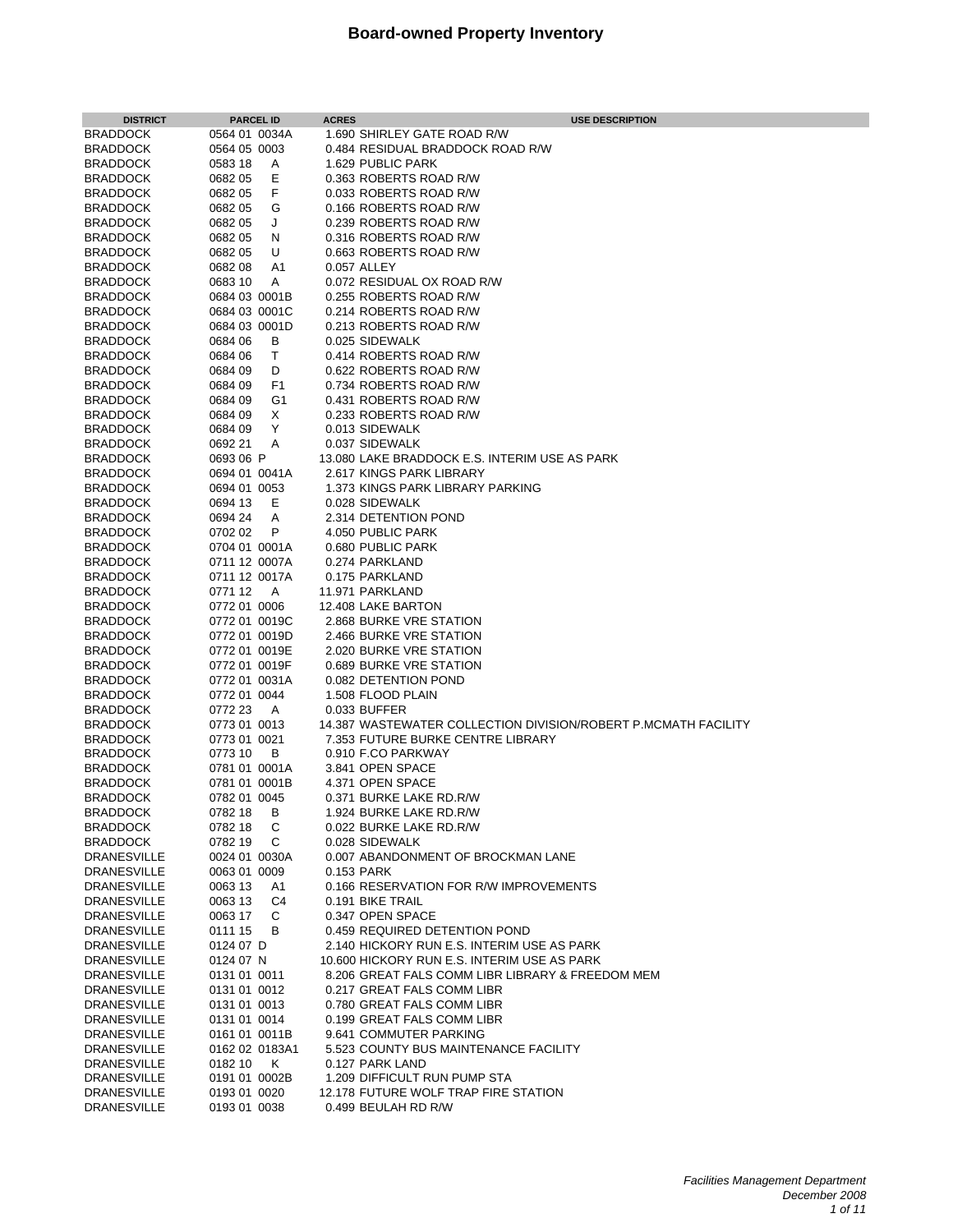| <b>DISTRICT</b>                          | <b>PARCEL ID</b>                         | <b>ACRES</b> | <b>USE DESCRIPTION</b>                                                     |
|------------------------------------------|------------------------------------------|--------------|----------------------------------------------------------------------------|
| <b>DRANESVILLE</b>                       | 0194 21<br>B1                            |              | 0.299 OPEN SPACE                                                           |
| <b>DRANESVILLE</b>                       | 0201 01 0016A                            |              | 10.460 OLD DOMINION E.S. INTERIM USE AS PARK                               |
| <b>DRANESVILLE</b>                       | 0201 10 B                                |              | 3.410 OLD DOMINION E.S. INTERIM USE AS PARK                                |
| <b>DRANESVILLE</b>                       | 0203 01 0033A                            |              | 0.166 WEID PUMPING STATION                                                 |
| <b>DRANESVILLE</b>                       | 0203 21<br>B                             |              | 0.455 WEID PUMPING STATION                                                 |
| <b>DRANESVILLE</b>                       | 0212 01 0012                             |              | 3.598 NW PORTION RESOURCE PROTECTION AREA/SE PORTION SEWER PUMPING STATION |
| <b>DRANESVILLE</b>                       | 0213 11<br>B                             |              | 0.041 SIDEWALK                                                             |
| <b>DRANESVILLE</b>                       | 0213 11<br>С                             |              | 0.050 SIDEWALK                                                             |
| <b>DRANESVILLE</b>                       | 0213 19<br>A                             |              | 0.025 SIDEWALK                                                             |
| <b>DRANESVILLE</b>                       | 0214 01 0006A                            |              | 0.638 DEAD RUN PUMPING STATION                                             |
| <b>DRANESVILLE</b>                       | 0214 01 0014A                            |              | 10.230 DEAD RUN E.S. INTERIM USE AS PARK                                   |
| <b>DRANESVILLE</b>                       | 0214 19<br>B                             |              | 0.024 SIDEWALK                                                             |
| <b>DRANESVILLE</b>                       | 0291 01 0035A                            |              | 1.256 FUTURE DEDICATION F0R VDOT /METRO EXTENSION                          |
| <b>DRANESVILLE</b>                       | C<br>0291 20                             |              | 4.948 PUBLIC PARK                                                          |
| <b>DRANESVILLE</b>                       | 0291 24<br>В                             |              | 0.511 PUBLIC PARK                                                          |
| <b>DRANESVILLE</b><br><b>DRANESVILLE</b> | 0292 01 0001D<br>0292 10<br>$\mathsf{C}$ |              | 24.390 SPRING HILL H.S. INTERIM USE AS PARK<br>0.076 ALLEY                 |
| <b>DRANESVILLE</b>                       | 0301 01 0033                             |              | 5.928 GOVERNMENT CTR MCLEAN                                                |
| <b>DRANESVILLE</b>                       | 0302 01 0011                             |              | 0.225 GROUP HOME LEASED BY CSB                                             |
| <b>DRANESVILLE</b>                       | 0302 01 0012                             |              | 0.126 GROUP HOME LEASED BY CSB                                             |
| <b>DRANESVILLE</b>                       | 0302 01 0025                             |              | 0.542 TEEN CENTER                                                          |
| <b>DRANESVILLE</b>                       | 0302 03 0024                             |              | 2.000 DOLLY MADISON LIBRARY                                                |
| <b>DRANESVILLE</b>                       | 0302 03 0026                             |              | 1.061 MCLEAN COMM CENTER                                                   |
| <b>DRANESVILLE</b>                       | 0302 03 0027                             |              | 0.689 MCLEAN COMM CENTER & PARKING FOR CENTER                              |
| <b>DRANESVILLE</b>                       | 0302 03 0028                             |              | 1.000 PUBLIC LAND                                                          |
| <b>DRANESVILLE</b>                       | 0302 03 0032A                            |              | 1.908 MCLEAN COMM CENTER                                                   |
| <b>DRANESVILLE</b>                       | 0302 03 0034                             |              | 1.180 MCLEAN COMM CENTER                                                   |
| <b>DRANESVILLE</b>                       | 0302 09 0022B                            |              | 1.900 MCLEAN FIRE STATION #15                                              |
| <b>DRANESVILLE</b>                       | 0302 17 B1                               |              | 0.109 ABANDONED JULIA AVE.                                                 |
| <b>DRANESVILLE</b>                       | 0303 01 0042                             |              | 8.440 LEWINSVILLE SENIOR CENTER                                            |
| <b>DRANESVILLE</b>                       | 0304 17 0012A                            |              | 0.026 SIDEWALK                                                             |
| <b>DRANESVILLE</b>                       | 0304 22 0016A                            |              | 0.068 SIDEWALK                                                             |
| <b>DRANESVILLE</b>                       | 0312 06 0008                             |              | 0.350 WOODACRE DRIVE SITE                                                  |
| <b>DRANESVILLE</b>                       | 0313 16 0001A                            |              | 0.045 SIDEWALK                                                             |
| <b>DRANESVILLE</b>                       | 031336<br>A1                             |              | 0.019 BUFFER                                                               |
| <b>DRANESVILLE</b>                       | 031338<br>A                              |              | 0.028 SIDEWALK                                                             |
| <b>DRANESVILLE</b>                       | 0401 01 0037                             |              | 5.013 TYSONS REGIONAL LIBRARY                                              |
| <b>DRANESVILLE</b>                       | 0404 26 0001B                            |              | 0.047 DC WEST CORNER MARKER                                                |
| <b>HUNTER MILL</b>                       | 0112 01 0034A                            |              | 3.307 NORTH POINTE FIRE STATION                                            |
| HUNTER MILL                              | A<br>0113 20                             |              | 0.245 OPEN SPACE                                                           |
| HUNTER MILL                              | 011320<br>В                              |              | 0.486 OPEN SPACE                                                           |
| HUNTER MILL                              | 0114 01 0005                             |              | 60,000 BARON CAMERON INTERIM USE AS PARK                                   |
| <b>HUNTER MILL</b>                       | 0114 22 0004                             |              | 13.856 ALDRIN ELEMENTARY                                                   |
| HUNTER MILL                              | 0163 01 0041                             |              | 14.679 MCNAIR FARMS ELEMENTARY SCHOOL                                      |
| <b>HUNTER MILL</b>                       | 016303<br>A1                             |              | 0.271 WALKWAY                                                              |
| <b>HUNTER MILL</b>                       | C<br>016307                              |              | 1.356 DEVELOPED WITH BALLFIELDS FOR SCHOOLS                                |
| <b>HUNTER MILL</b>                       | 0164 01 0027                             |              | 27.356 PARK & RIDE                                                         |
| <b>HUNTER MILL</b>                       | 0171 01 0003F<br>0171 01 0012            |              | 2.314 REQUIRED PARK<br>5.340 RESTON REGIONAL LIBRARY                       |
| HUNTER MILL<br><b>HUNTER MILL</b>        | 0171 01 0013                             |              | 0.927 HOMELESS SHELTER                                                     |
| <b>HUNTER MILL</b>                       | 0171 01 0014B                            |              | 8.438 HUNTER MILL DISTRICT GOVERNMENT CENTER                               |
| <b>HUNTER MILL</b>                       | 0171 01 0014C                            |              | 3.254 ADULT HOME OFFICE                                                    |
| HUNTER MILL                              | 0172 16 0001A                            |              | 13.110 CAMERON CRESCENT GARDEN APARTMENTS                                  |
| <b>HUNTER MILL</b>                       | 017214001002G                            |              | 3.380 CAMERON CRESCENT GARDEN APARTMENTS                                   |
| <b>HUNTER MILL</b>                       | 0173 01 0001B                            |              | 8.703 YMCA                                                                 |
| <b>HUNTER MILL</b>                       | 0173 01 0003A2                           |              | 1.074 BLEAUMONT WAY R/W; RESTON TOWN CENTER TRANSIT CENTER                 |
| HUNTER MILL                              | 0173 01 0035A                            | 0.697 R/W    |                                                                            |
| <b>HUNTER MILL</b>                       | 0174 01 0017A                            |              | 9.013 P & R WIEHLE AVE/FUTURE METRO STATION AND PARKING                    |
| HUNTER MILL                              | 0174 05 0005                             |              | 1.000 RESTON FIRE STATION #25                                              |
| HUNTER MILL                              | 018307<br>B                              |              | 4.351 OPEN SPACE                                                           |
| <b>HUNTER MILL</b>                       | 018307<br>C                              |              | 0.010 OPEN SPACE                                                           |
| HUNTER MILL                              | 018307<br>D                              |              | 0.452 OPEN SPACE                                                           |
| HUNTER MILL                              | 0242 03<br>Α                             |              | 0.079 WALKWAY                                                              |
| HUNTER MILL                              | 0251 01 0018E                            |              | 1.664 FRYING PAN FIRE STATION                                              |
| <b>HUNTER MILL</b>                       | 0251 08 0094                             |              | 0.577 FUTURE RW CENTREVILLE RD                                             |
| <b>HUNTER MILL</b>                       | 0251 10<br>В                             |              | 1.369 OPEN SPACE                                                           |
| <b>HUNTER MILL</b>                       | 0251 13<br>Α                             |              | 0.267 BUFFER AREA FOR FIRE STATION                                         |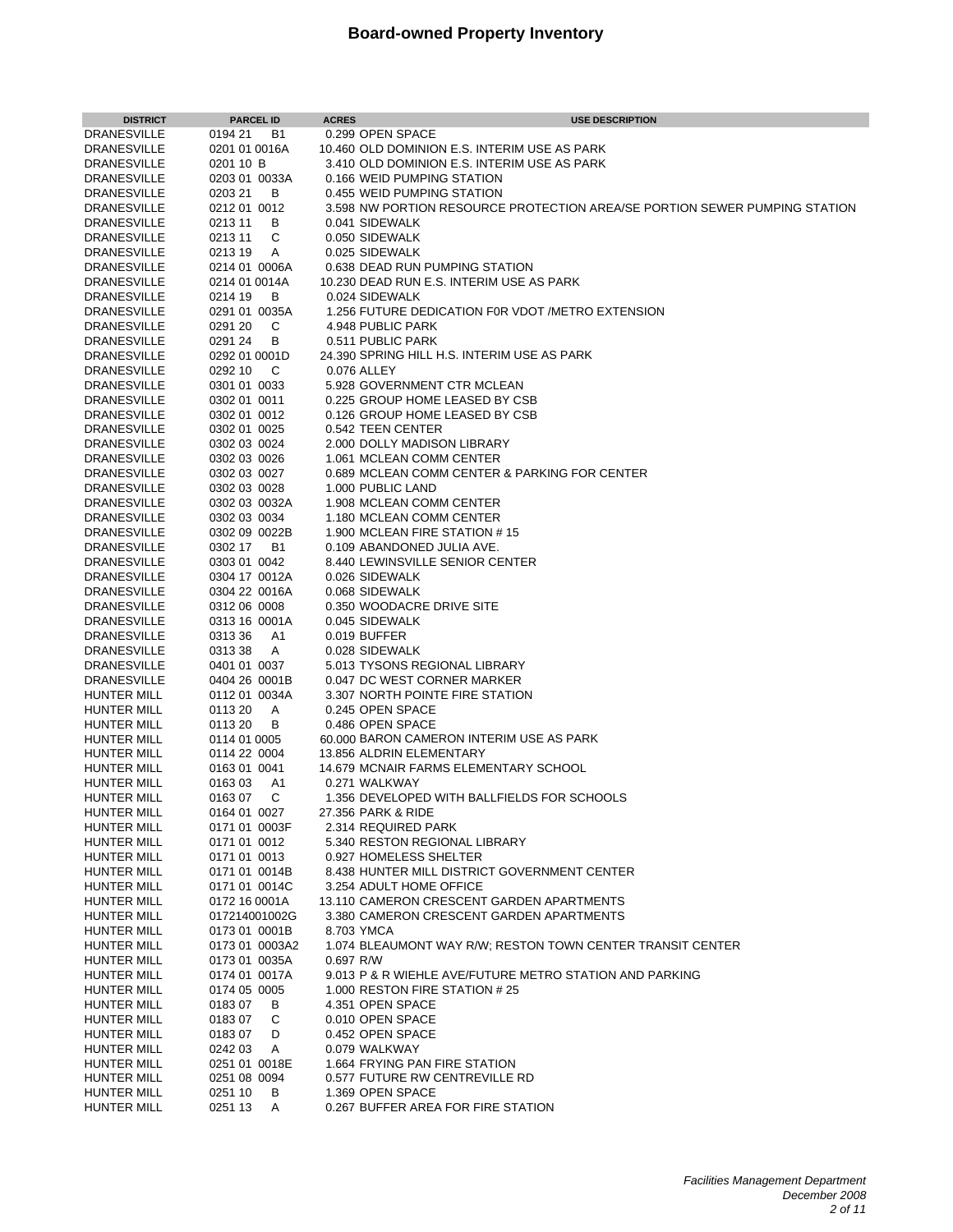| <b>DISTRICT</b>                   | <b>PARCEL ID</b>             |        | <b>ACRES</b> | <b>USE DESCRIPTION</b>                                                         |
|-----------------------------------|------------------------------|--------|--------------|--------------------------------------------------------------------------------|
| HUNTER MILL                       | 0251 15                      | A      |              | 0.326 CENTREVILLE ROAD R/W                                                     |
| HUNTER MILL                       | 0252 01 0010A                |        |              | 0.718 F. CO. PARKWAY                                                           |
| <b>HUNTER MILL</b>                | 0252 04                      | A1     |              | 4.025 F. CO. PARKWAY                                                           |
| HUNTER MILL                       | 0252 06                      | A1     |              | 0.863 FUTURE WIDENING OF PARKWAY                                               |
| HUNTER MILL                       | 0252 06                      | R      |              | 5.860 F. CO. PARKWAY                                                           |
| HUNTER MILL                       | 0252 06                      | S      |              | 9.171 F. CO. PARKWAY                                                           |
| HUNTER MILL                       | 0252 06                      | Τ      |              | 7.057 F. CO. PARKWAY                                                           |
| HUNTER MILL                       | 0252 11                      | Κ      |              | 1.177 DETENTION POND                                                           |
| HUNTER MILL                       | 0252 14                      | A1     |              | 0.606 ABANDONED MONROE ST.                                                     |
| HUNTER MILL                       | 0252 14                      | D      |              | 6.513 OPEN SPACE                                                               |
| <b>HUNTER MILL</b>                | 0252 14                      | F.     |              | 3.237 OPEN SPACE                                                               |
| HUNTER MILL                       | 0252 14                      | H      |              | 0.036 OPEN SPACE                                                               |
| HUNTER MILL                       | 0252 14                      | J      |              | 0.445 CONSERVATION EASEMENT                                                    |
| HUNTER MILL                       | 0253 01 0011                 |        |              | 1.579 LAWYERS RD. R/W                                                          |
| HUNTER MILL                       | 0253 03                      | P      |              | 5.741 LAWYERS RD.R/W                                                           |
| HUNTER MILL                       | 0253 03                      | U      |              | 3.026 LAWYERS RD.R/W                                                           |
| HUNTER MILL                       | 0253 09                      | A      |              | 5.578 DETENTION POND                                                           |
| HUNTER MILL                       | 0253 12                      | В      |              | 1.903 FLOOD PLAIN                                                              |
| HUNTER MILL                       | 0254 01 0025                 |        |              | 2.110 F. CO. PARKWAY                                                           |
| <b>HUNTER MILL</b>                | 0254 02                      | Е      |              | 4.693 LAWYERS RD, R/W                                                          |
| HUNTER MILL                       | 0254 02                      | м      |              | 17.374 LAWYERS RD.R/W                                                          |
| HUNTER MILL<br><b>HUNTER MILL</b> | 0254 02<br>0254 02           | N<br>O |              | 1.598 LAWYERS RD. R/W                                                          |
| <b>HUNTER MILL</b>                | 0254 10                      | L.     |              | 4.302 LAWYERS RD. R/W<br>11.920 LAWYERS RD.R/W                                 |
| <b>HUNTER MILL</b>                | 0254 10                      | М      |              | 0.199 LAWYERS RD.R/W                                                           |
| <b>HUNTER MILL</b>                | 0254 15                      | Α      |              | 1.502 LAWYERS RD.R/W                                                           |
| HUNTER MILL                       | 0254 20                      | В      |              | 3.942 LAWYERS RD.R/W                                                           |
| HUNTER MILL                       | 0261 07 0003D                |        |              | 2.255 RESTON COMM. CENTER                                                      |
| <b>HUNTER MILL</b>                | 0263 01 0001                 |        |              | <b>1.873 PARK &amp; RIDE</b>                                                   |
| HUNTER MILL                       | 0263 01 0002                 |        |              | 2.212 PARK & RIDE                                                              |
| HUNTER MILL                       | 0263 01 0002A                |        |              | 0.435 PARK & RIDE                                                              |
| HUNTER MILL                       | 0263 01 0003                 |        |              | 2.000 PARK & RIDE                                                              |
| HUNTER MILL                       | 0263 01 0004                 |        |              | 2.000 PARK & RIDE                                                              |
| HUNTER MILL                       | 0263 01 0020                 |        |              | 0.942 PARK & RIDE                                                              |
| HUNTER MILL                       | 0263 01 0021                 |        |              | 1.261 FUTURE LAWYERS ROAD INTERCHANGE                                          |
| HUNTER MILL                       | 0263 01 0022                 |        |              | 1.679 FIRE STATION #31 RESTON                                                  |
| HUNTER MILL                       | 0263 01 0024                 |        |              | 0.310 ABANDONED R/W                                                            |
| HUNTER MILL                       | 027207                       | В      |              | 0.324 HUNTER MILL RD. R/W                                                      |
| HUNTER MILL                       | 0272 07                      | С      |              | 3.518 SUNNY BROOK R/W                                                          |
| HUNTER MILL                       | 0272 07                      | D      |              | 3.326 SUNNY BROOK R/W                                                          |
| HUNTER MILL                       | 0281 21                      | Α      |              | 0.378 FUTURE DEDICATION FOR VDOT-METRO EXTENSION                               |
| HUNTER MILL                       | 0293 01 0005                 |        |              | 2.356 FUTURE DEDICATION VDOT METRO EXTENSION                                   |
| HUNTER MILL                       | 0372 15 A                    |        |              | 13.690 LAWYERS ROAD E.S. INTERIM USE AS PARK                                   |
| <b>HUNTER MILL</b>                | 0384 02 0142                 |        |              | 1.431 PATRICK HENRY LIBRARY                                                    |
| <b>HUNTER MILL</b>                | 0384 50                      | A      |              | 0.336 R/W OUTLOT                                                               |
| LEE                               | 0803 01 0003C                |        |              | 2.064 RICHARD BYRD LIBRARY                                                     |
| LEE                               | 0812 01 0017C                |        |              | 3.487 PROFERRED S. VAN DORN ST                                                 |
| LEE                               | 0812 03 0011A                |        |              | 0.010 FUTURE INTERCHANGE IMPROVEMENTS<br>0.464 FUTURE INTERCHANGE IMPROVEMENTS |
| LEE<br>LEE                        | 0812 04 0002<br>0812 04 0003 |        |              | 0.460 FUTURE INTERCHANGE IMPROVEMENTS                                          |
| LEE                               | 0812 04 0036A                |        |              | 0.259 FUTURE INTERCHANGE IMPROVEMENTS                                          |
| LEE                               | 0812 04 0036C                |        |              | 0.227 FUTURE INTERCHANGE IMPROVEMENTS                                          |
| LEE                               | 0812 11                      | Α      |              | 1.110 ENVIRONMENTAL QUALITY CORRIDOR (EQC)                                     |
| LEE                               | 0813 05 0002A                |        |              | 0.950 FRANCONIA GOVERNMENT CENTER                                              |
| LEE                               | 0813 05 0002B                |        |              | 0.561 FRANCONIA GOVT CTR                                                       |
| LEE                               | 0813 05 0002C1               |        |              | 0.398 PARKING FOR FRANCONIA FIRE STATION                                       |
| LEE                               | 0813 05 0003A                |        |              | 0.846 FUTURE FRANCONIA GOVERNMENT CENTER. EXPANSION                            |
| LEE                               | 0813 08 0503                 |        |              | 0.506 FUTURE FRANCONIA GOVERNMENT CENTER. EXPANSION                            |
| LEE                               | 0814 01 0019                 |        |              | 0.838 FUTURE S.VAN DORN/FRANCONIA INTERCHANGE                                  |
| LEE                               | 0814 01 0020                 |        |              | 0.741 FUTURE S.VAN DORN/FRANCONIA INTERCHANGE                                  |
| LEE                               | 0814 01 0021                 |        |              | 0.688 FUTURE S.VAN DORN/FRANCONIA INTERCHANGE                                  |
| LEE                               | 0814 01 0022                 |        |              | 0.688 FUTURE S.VAN DORN/FRANCONIA INTERCHANGE                                  |
| LEE                               | 0814 01 0023                 |        |              | 0.714 FUTURE S.VAN DORN/FRANCONIA INTERCHANGE                                  |
| LEE                               | 0814 01 0032                 |        |              | 0.910 STORMWATER MANAGEMENT POND                                               |
| LEE                               | 0814 01 0033                 |        |              | 0.901 STORMWATER MANAGEMENT POND                                               |
| LEE                               | 0814 01 0034                 |        |              | 0.908 STORMWATER MANAGEMENT POND                                               |
| LEE                               | 0814 27                      | A      |              | 0.029 SIDEWALK                                                                 |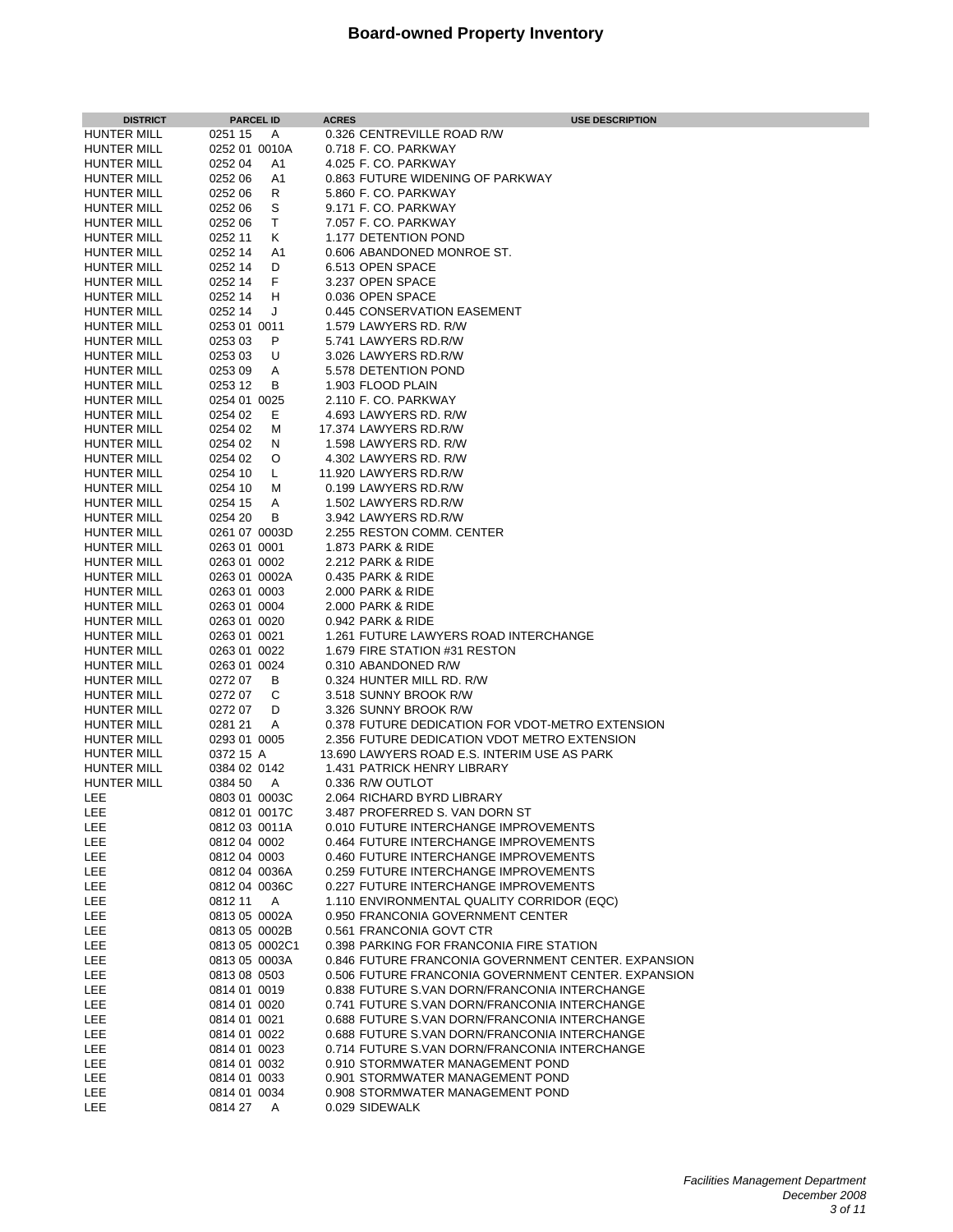| <b>DISTRICT</b> | <b>PARCEL ID</b>          | <b>ACRES</b> | <b>USE DESCRIPTION</b>                                       |
|-----------------|---------------------------|--------------|--------------------------------------------------------------|
| LEE             | 0814 34<br>A2             |              | 0.037 BUFFER                                                 |
| LEE             | 0814 34<br>B2             |              | 0.067 BUFFER                                                 |
| LEE             | A1<br>0821 04             |              | 1.521 DETENTION POND                                         |
| LEE             | 0822 01 0003B             |              | 40.611 CLERMONT SCHOOL SITE                                  |
| LEE             | 0822 01 0011              |              | 0.278 BURGUNDY VILLAGE REC. CTR.                             |
| LEE             | 0822 05C<br>A             |              | 1.289 PARK                                                   |
| LEE             | 0822 09 0001              |              | 0.344 FRANCONIA ROAD R/W                                     |
|                 |                           |              |                                                              |
| LEE             | 0822 13 0000 A            |              | 0.586 TO MITIGATE FLOODING AT ELMWOOD DRIVE                  |
| LEE             | В<br>0823 12              |              | 1.847 DETENTION POND                                         |
| LEE             | 0824 1407 A               |              | 0.919 OPEN SPACE                                             |
| LEE             | 0824 1421<br>A            |              | 0.854 PARK                                                   |
| LEE             | 0901 01 0004              |              | 1.016 OLD KEENE MILL ROAD PUMPING STATION                    |
| LEE             | 0901 01 0051A             |              | 0.002 ABANDONED R/W                                          |
| LEE             | 0901 01 0055B             |              | 1.368 FRANCONIA /SPRINGFIELD R/W                             |
| LEE             | 0901 01 0056              |              | 0.992 FRANCONIA /SPRINGFIELD R/W                             |
| LEE             | 0901 01 0063              |              | 91.170 GREENSPRING VILLAGE                                   |
| LEE             | 0901 01 0063A             | 0.946        | <b>GREENSPRING VILLAGE</b>                                   |
| LEE             | 0901 01 0063D             | 4.830        | <b>GREENSPRING VILLAGE</b>                                   |
| LEE             | 0901 01 0063E             |              | 2.940 GREENSPRING VILLAGE                                    |
| LEE             | 0901 01 0063F             |              | 6.780 GREENSPRING VILLAGE                                    |
| LEE             | 0901 05 0001              |              | 0.505 F.CO.PARKWAY                                           |
| LEE             | 0901 05 0002              |              | 0.503 F.CO.PARKWAY                                           |
| LEE             | 0901 05 0023              |              | 0.503 F.CO.PARKWAY                                           |
| LEE             | 0901 05 0024              |              | 0.505 F.CO.PARKWAY                                           |
| LEE             | 0901 07 0020              |              | 0.502 F.CO.PARKWAY                                           |
| LEE             | 0901 07 0021              |              | 0.551 F.CO.PARKWAY                                           |
| LEE             | 0901 07 0022              |              | 0.392 F.CO.PARKWAY                                           |
| LEE             | 0901 07 0023              |              |                                                              |
|                 |                           |              | 0.376 F.CO.PARKWAY                                           |
| LEE             | 0901 11670001A            |              | 0.699 OPEN SPACE                                             |
| LEE             | 0901 14 0001              |              | 0.355 F.CO.PARKWAY                                           |
| LEE             | 0901 14 0024              |              | 0.259 F.CO.PARKWAY                                           |
| LEE             | 0901 14 0025              |              | 0.264 F.CO.PARKWAY                                           |
| LEE             | 0903 10<br>N              |              | 1.483 OPEN SPACE                                             |
| LEE             | 0904 08 0047              |              | 0.810 NO PERC.                                               |
| LEE             | 0911 01 0011C             |              | 6.438 OPEN SPACE                                             |
| LEE             | 0911 01 0020              |              | 0.309 PARK                                                   |
| LEE             | 091209<br>H1              |              | 5.363 PARK                                                   |
| LEE             | 0913 01 0063A             |              | 76.924 PARK TRAIL AND PONDS; RPA                             |
| LEE             | 0913 01 0074              |              | 0.312 HAYFIELD ROAD R/W                                      |
| LEE             | 0913 09 0008B             |              | 6.646 FUTURE KINGSTOWNE REGIONAL LIBRARY & SUPERVISOR OFFICE |
| LEE             | 0914 01 0030A             |              | 48.170 FLOOD PLAIN                                           |
| LEE             | 0914 01 0030B             |              | 5.030 FLOOD PLAIN                                            |
| LEE             | 0914 01 0043              |              | 3.171 FLOOD PLAIN                                            |
| LEE             | 0921 01 0003A             |              | 5.407 CROSSROADS DRUG REHAB. CENTER                          |
| LEE             | 0922 14 0036              |              | 0.287 PARK/ACCESS TO PARKLAND                                |
| LEE             | 0922 27<br>В              |              | 0.522 FLOOD PLAIN                                            |
| LEE             | 0922 27<br>С              |              | 0.383 FLOOD PLAIN                                            |
| LEE             | 0991 01 0014              |              | 4.711 VEHICLE SERVICES FACILITY                              |
| LEE             | 0991 01 0015              |              | 1.054 VEHICLE SERVICES FACILITY                              |
| LEE             | 0991 01 0016              |              | 2.884 VACANT PARCEL/ACCESS ROAD TO ALBAN FACILITY            |
| LEE             | 0991 05 0015              |              | 0.514 VEHICLE SERVICES FACILITY                              |
| LEE             | 0991 05 0016              |              | 2.979 FLOOD PLAIN                                            |
| LEE             | 0992 10<br>Е              |              | 4.951 DETENTION POND                                         |
| LEE             | 0992 10<br>н              |              | 18.500 ISLAND WALK ELEMENTARY SCHOOL                         |
| LEE             | 0992 10<br>N              |              | 2.511 OPEN SPACE                                             |
|                 |                           |              |                                                              |
| LEE             | 1001 01 0016              |              | 3.687 FIRE STATION                                           |
| LEE             | 1002 01 0003              | 22.692 PARK  |                                                              |
| LEE             | 1002 02<br>D <sub>1</sub> |              | 2.371 PARK                                                   |
| LEE             | 1002 02<br>F              |              | 1.702 FLOOD PLAIN                                            |
| LEE             | 1002 02 D <sub>2</sub>    |              | 2.280 HUNTLEY MEADOWS                                        |
| LEE             | 1002 02 G                 |              | 13.700 HUNTLEY MEADOWS                                       |
| LEE             | 1002 02 K                 |              | 6.120 HUNTLEY MEADOWS                                        |
| LEE             | 1013 01 0017B             |              | 0.053 SOUTH COUNTY GOV. CENTER                               |
| LEE             | 1014 01 0008              |              | 0.228 RUSSEL RD R/W                                          |
| LEE             | 1014 04 0006              |              | 0.415 GREGORY DRIVE TREATMENT FACILITY                       |
| LEE             | 1014 04 0007              |              | 0.500 GREGORY DRIVE TREATMENT FACILITY                       |
| <b>MASON</b>    | 0503 01 0004              |              | 2.549 THOMAS JEFFERSON LIBRARY                               |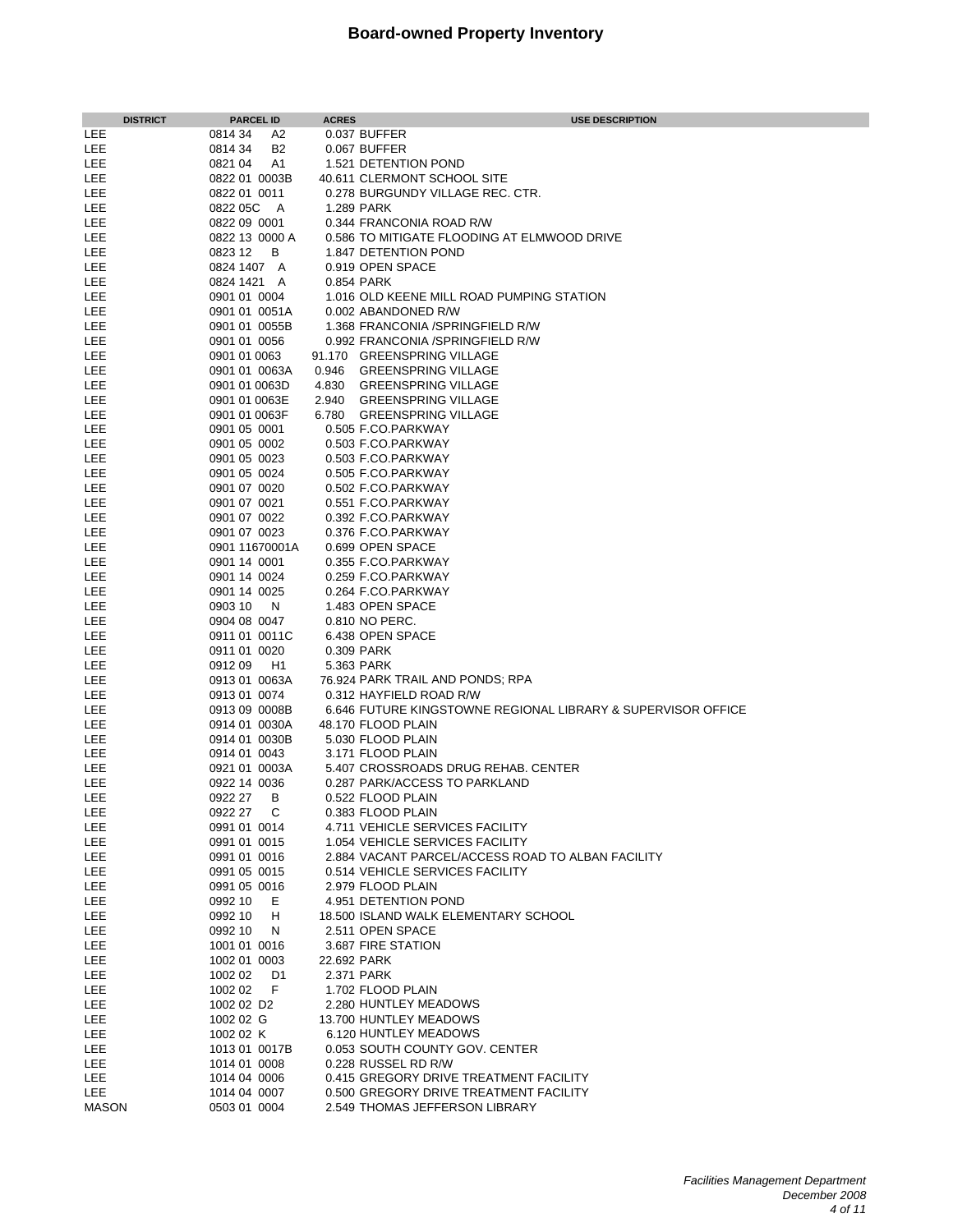| <b>DISTRICT</b>                            | <b>PARCEL ID</b>              | <b>ACRES</b><br><b>USE DESCRIPTION</b>                                          |
|--------------------------------------------|-------------------------------|---------------------------------------------------------------------------------|
| <b>MASON</b>                               | 0503 04<br>В                  | 1.204 JEFFERSON FIRE STATION                                                    |
| <b>MASON</b>                               | 0504 20 0134                  | 0.462 PUBLIC PARK                                                               |
| <b>MASON</b>                               | 0504 20 0178                  | 0.220 FLOOD PLAIN                                                               |
| <b>MASON</b>                               | 0504 20 0188A                 | 1.028 PUBLIC PARK                                                               |
| <b>MASON</b>                               | 0513 01 0011                  | 0.860 SLEEPY HOLLOW FIRE STATION                                                |
| <b>MASON</b>                               | 0513 15 0004                  | 0.724 SLEEPY HOLLOW FIRE STATION                                                |
| <b>MASON</b>                               | 0513 18<br>H <sub>2</sub>     | 0.005 ABANDONED R/W FOR BROOK DR.                                               |
| <b>MASON</b>                               | 0513 18 0001                  | 5.001 WILLSTON CENTER                                                           |
| <b>MASON</b>                               | 0513 34 0001B1                | 0.000 OFFICE CONDO                                                              |
| <b>MASON</b>                               | 0513 36 0101                  | 0.000 SHELTER HOUSE                                                             |
| <b>MASON</b>                               | 0513 36 0102                  | 0.000 SHELTER HOUSE<br>0.000 SHELTER HOUSE                                      |
| <b>MASON</b><br><b>MASON</b>               | 0513 36 0201<br>0513 36 0202  | 0.000 SHELTER HOUSE                                                             |
| <b>MASON</b>                               | 0513 36 0301                  | 0.000 SHELTER HOUSE                                                             |
| <b>MASON</b>                               | 0513 36 0302                  | 0.000 SHELTER HOUSE                                                             |
| <b>MASON</b>                               | 0513 36800101                 | 0.000 SHELTER HOUSE                                                             |
| <b>MASON</b>                               | 0513 36800102                 | 0.000 SHELTER HOUSE                                                             |
| <b>MASON</b>                               | 0513 36800201                 | 0.000 SHELTER HOUSE                                                             |
| <b>MASON</b>                               | 0513 36800202                 | 0.000 SHELTER HOUSE                                                             |
| <b>MASON</b>                               | 0593 01 0011B                 | 10.286 PINE RIDGE FACILITY POLICE STATION AND BALLFIELDS                        |
| <b>MASON</b>                               | 0593 19<br>Α                  | 0.016 SIDEWALK                                                                  |
| <b>MASON</b>                               | 0594 20<br>С                  | 0.042 BUFFER                                                                    |
| <b>MASON</b>                               | 0602 37 0018A                 | 0.006 BUFFER                                                                    |
| <b>MASON</b>                               | 0603 16<br>A                  | 1.199 OPEN SPACE                                                                |
| <b>MASON</b>                               | 0604 15 0001                  | 1.058 HOLMES RUN PUMPING STATION                                                |
| <b>MASON</b>                               | 0604 20<br>B<br>0611 01 0014  | 0.036 WALKWAY<br>0.283 PAECEL ADJECENT TO JEB STUART HIGH SCHOOL                |
| <b>MASON</b><br><b>MASON</b>               | 0612 01 0001A                 | 1.600 WOODROW WILSON LIBRARY                                                    |
| <b>MASON</b>                               | 0612 19 0005A                 | 0.531 MONCURE AVE. LOT                                                          |
| <b>MASON</b>                               | 0612 19 0011A                 | 0.791 BAILEYS XRDS SHELTER                                                      |
| <b>MASON</b>                               | 061232<br>Α                   | 0.087 OPEN SPACE                                                                |
| <b>MASON</b>                               | 061232<br>В                   | 0.591 OPEN SPACE                                                                |
| <b>MASON</b>                               | 0613 01 0003                  | 8.599 MASON DISTRICT GOVERNMENT CENTER AND POLICE STATION                       |
| <b>MASON</b>                               | 0614 01 0020A1                | 0.193 ABANDONED R/W                                                             |
| <b>MASON</b>                               | 0614 01 0042                  | 6.614 LLILIAN CAREY OFFICE SCHOOL ADMIN. CENTER                                 |
| <b>MASON</b>                               | 0623 01 0008C                 | 0.582 SEMINARY RD. R/W.                                                         |
| <b>MASON</b>                               | 0711 01 0090A                 | 0.616 JOHN MARR DR.R/W                                                          |
| <b>MASON</b>                               | 0711 04 0109A1                | 3.682 ANNANDALE OFFICE FOR ACCA                                                 |
| <b>MASON</b>                               | 0711 19<br>B                  | 0.115 CARRICO DR.R/W                                                            |
| <b>MASON</b><br><b>MASON</b>               | 0712 07 0001<br>0713 01 0001B | 5.051 GEORGE MASON LIBRARY<br>0.211 BRADFORD DRIVE R/W                          |
| <b>MASON</b>                               | 0714 07<br>A                  | 0.064 INTER-PARCEL CONNECTION                                                   |
| <b>MASON</b>                               | 0722 01 0043                  | 4.833 LINCOLNIA SENIOR                                                          |
| <b>MASON</b>                               | 0722 01 0068                  | 0.185 BEAUREGARD ST                                                             |
| <b>MASON</b>                               | 0722 01 0072A                 | 0.077 BEAUREGARD ST                                                             |
| <b>MASON</b>                               | E <sub>1</sub><br>0723 34     | 0.651 OPEN SPACE                                                                |
| <b>MASON</b>                               | 0723 34<br>E <sub>2</sub>     | 0.549 DETENTION POND                                                            |
| <b>MASON</b>                               | 0802 01 0024                  | 8.201 VRE                                                                       |
| <b>MASON</b>                               | 0802 01 0050                  | 1.486 EDSAL FIRE STATION                                                        |
| <b>MASON</b>                               | 0802 07<br>H                  | 9.027 FX. CO. WAREHOUSE                                                         |
| <b>MASON</b>                               | P<br>081104                   | 7.800 PARK                                                                      |
| <b>MASON</b>                               | 0811 17<br>F1                 | 0.624 OPEN SPACE                                                                |
| <b>MOUNT VERNON</b>                        | 0831 01 0043                  | 0.246 WOODROW WILSON BRIDGE R/W                                                 |
| <b>MOUNT VERNON</b><br><b>MOUNT VERNON</b> | 0831 01 0044<br>0831 12<br>A  | 0.140 WOODROW WILSON BRIDGE R/W<br>0.262 HUNTINGTON COMM. CENTER AND PLAYGROUND |
| <b>MOUNT VERNON</b>                        | 0831 14A<br>A                 | 0.483 PLAYGROUND                                                                |
| <b>MOUNT VERNON</b>                        | 0833 01 0028                  | 0.376 VACANT LAND                                                               |
| <b>MOUNT VERNON</b>                        | 0833 01 0030                  | 0.229 VACANT LAND                                                               |
| <b>MOUNT VERNON</b>                        | 0833 22<br>D                  | 0.106 QUANDER ROAD R/W                                                          |
| <b>MOUNT VERNON</b>                        | 0834 02300007                 | 0.514 F-STREET PUMPING STATION                                                  |
| <b>MOUNT VERNON</b>                        | 0834 0301 X                   | 0.037 SIDEWALK                                                                  |
| <b>MOUNT VERNON</b>                        | 0894 01 0035                  | 4.160 F.CO.PARKWAY                                                              |
| <b>MOUNT VERNON</b>                        | 0894 06 D                     | 3.360 ROLLING WOOD E.S. INTERIM USE AS PARK                                     |
| <b>MOUNT VERNON</b>                        | 0894 21 0001                  | 0.301 FUTURE R/W PROJECT FOR ROLLING ROAD                                       |
| <b>MOUNT VERNON</b>                        | 0894 21 0002                  | 0.243 FUTURE R/W PROJECT FOR ROLLING ROAD                                       |
| <b>MOUNT VERNON</b>                        | 0894 21 0003                  | 0.259 FUTURE R/W PROJECT FOR ROLLING ROAD                                       |
| <b>MOUNT VERNON</b>                        | 0894 21 0004                  | 0.217 FUTURE R/W PROJECT FOR ROLLING ROAD                                       |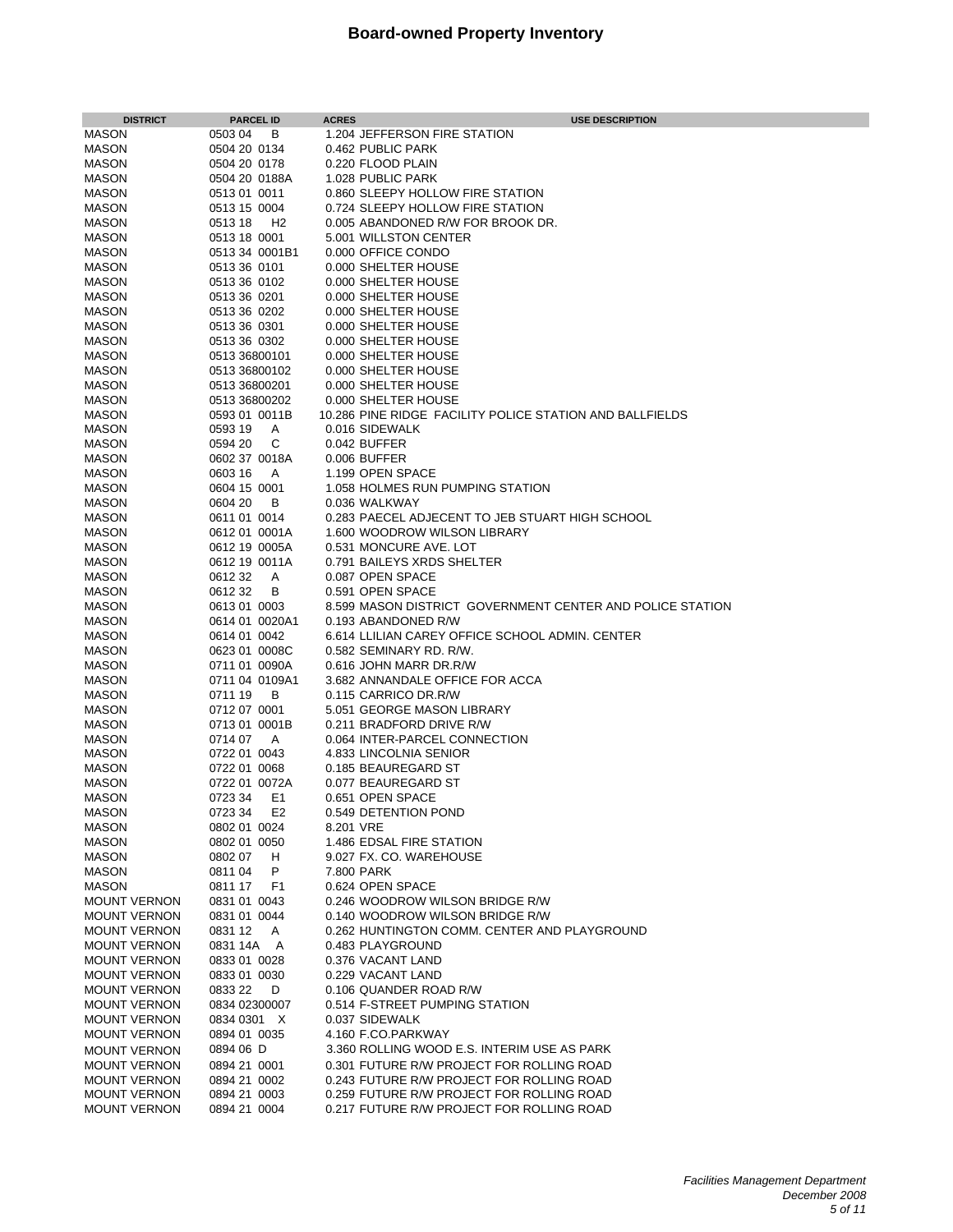| <b>DISTRICT</b>                            | <b>PARCEL ID</b>               | <b>ACRES</b> | <b>USE DESCRIPTION</b>                                               |
|--------------------------------------------|--------------------------------|--------------|----------------------------------------------------------------------|
| <b>MOUNT VERNON</b>                        | 0894 21 0005                   |              | 0.240 FUTURE R/W PROJECT FOR ROLLING ROAD                            |
| <b>MOUNT VERNON</b>                        | 0894 21 0006                   |              | 0.307 FUTURE R/W PROJECT FOR ROLLING ROAD                            |
| <b>MOUNT VERNON</b>                        | 0894 21 0007                   |              | 0.340 FUTURE R/W PROJECT FOR ROLLING ROAD                            |
| <b>MOUNT VERNON</b>                        | 0894 21 0008                   |              | 0.286 FUTURE R/W PROJECT FOR ROLLING ROAD                            |
| <b>MOUNT VERNON</b>                        | 0894 21 0009                   |              | 0.255 FUTURE R/W PROJECT FOR ROLLING ROAD                            |
| <b>MOUNT VERNON</b>                        | 0894 21 0010                   |              | 0.200 FUTURE R/W PROJECT FOR ROLLING ROAD                            |
| <b>MOUNT VERNON</b>                        | 0894 21 0011                   |              | 0.213 FUTURE R/W PROJECT FOR ROLLING ROAD                            |
| <b>MOUNT VERNON</b>                        | 0894 21 0012                   |              | 0.197 FUTURE R/W PROJECT FOR ROLLING ROAD                            |
| <b>MOUNT VERNON</b>                        | 0894 21 0013                   |              | 0.201 FUTURE R/W PROJECT FOR ROLLING ROAD                            |
| <b>MOUNT VERNON</b>                        | 0894 21 0014                   |              | 0.198 FUTURE R/W PROJECT FOR ROLLING ROAD                            |
| <b>MOUNT VERNON</b>                        | 0894 21 0060                   |              | 0.201 FUTURE R/W PROJECT FOR ROLLING ROAD                            |
| <b>MOUNT VERNON</b>                        | 0894 21 0061                   |              | 0.215 FUTURE R/W PROJECT FOR ROLLING ROAD                            |
| <b>MOUNT VERNON</b>                        | 0894 21 0062                   |              | 0.241 FUTURE R/W PROJECT FOR ROLLING ROAD                            |
| <b>MOUNT VERNON</b>                        | 0894 21 0063                   |              | 0.304 FUTURE R/W PROJECT FOR ROLLING ROAD                            |
| <b>MOUNT VERNON</b>                        | 0894 21 0064                   |              | 0.284 FUTURE R/W PROJECT FOR ROLLING ROAD                            |
| <b>MOUNT VERNON</b>                        | 0894 21 0065                   |              | 0.245 FUTURE R/W PROJECT FOR ROLLING ROAD                            |
| <b>MOUNT VERNON</b>                        | 0894 21 0066                   |              | 0.231 FUTURE R/W PROJECT FOR ROLLING ROAD                            |
| <b>MOUNT VERNON</b>                        | 0931 01 0020                   |              | 1.154 FIRE STATION                                                   |
| <b>MOUNT VERNON</b>                        | 0931 01 0072A                  |              | 2.000 MARTHA WASHINGTON LIBRARY                                      |
| <b>MOUNT VERNON</b>                        | 0931 01 0096                   |              | 0.953 FORT HUNT RD. R/W                                              |
| <b>MOUNT VERNON</b>                        | 0931 23200001C                 |              | 0.052 ABANDONED PUMPING STATION SITE                                 |
| <b>MOUNT VERNON</b>                        | 0931 2805 A                    |              | 0.267 OPEN SPACE                                                     |
| <b>MOUNT VERNON</b><br><b>MOUNT VERNON</b> | 0931 2805 B                    |              | 0.410 OPEN SPACE                                                     |
| <b>MOUNT VERNON</b>                        | 0931 2805 C<br>093132<br>B     |              | 0.211 OPEN SPACE<br>0.082 Penn Daw FIRE STATION #11                  |
| <b>MOUNT VERNON</b>                        | 0932 0708 A                    |              | 0.338 BELLEVIEW PUMPING STATION                                      |
| <b>MOUNT VERNON</b>                        | 0934 05<br>C                   |              | 0.122 ABANDONED PUMPING STATION SITE                                 |
| <b>MOUNT VERNON</b>                        | 0934 05 0030                   |              | 0.351 FLOOD PLAIN                                                    |
| <b>MOUNT VERNON</b>                        | 0981 18<br>G                   |              | 3.261 FAIRFAX COUNTY PARKWAY                                         |
| <b>MOUNT VERNON</b>                        | 0981 18<br>Н                   |              | 0.509 FAIRFAX COUNTY PARKWAY                                         |
| <b>MOUNT VERNON</b>                        | 0981 22<br>A                   |              | 1.963 PARK                                                           |
| <b>MOUNT VERNON</b>                        | 0981 22 B1                     |              | 0.070 COVINGTON WOODS VACANT LAND                                    |
| <b>MOUNT VERNON</b>                        | 0981 22 B2                     |              | 0.080 COVINGTON WOODS VACANT LAND                                    |
| <b>MOUNT VERNON</b>                        | 0981 22 B                      |              | 0.180 PARK                                                           |
| <b>MOUNT VERNON</b>                        | 0982 05 0127                   |              | 0.459 FULLERTON ST.R/W                                               |
| <b>MOUNT VERNON</b>                        | 0982 06<br>X                   |              | 0.028 SIDEWALK                                                       |
| <b>MOUNT VERNON</b>                        | 0982 06 D9                     |              | 9.550 ROLLING WOOD E.S. INTERIM USE AS PARK                          |
| <b>MOUNT VERNON</b>                        | 0982 12<br>A1                  |              | 0.035 SIDEWALK                                                       |
| <b>MOUNT VERNON</b>                        | 0983 05<br>D                   |              | 0.082 OPEN SPACE                                                     |
| <b>MOUNT VERNON</b>                        | 0991 01 0012A                  |              | 0.716 OPEN SPACE                                                     |
| <b>MOUNT VERNON</b>                        | 0992 15 0001                   |              | 9.230 BUS GARAGE                                                     |
| <b>MOUNT VERNON</b>                        | 0992 15 0002                   |              | 6.247 SOLID WASTE VEHICLE FACILITY                                   |
| <b>MOUNT VERNON</b>                        | 0992 15 0003                   |              | 8.313 UNUSED PORTION OF ALLEN INDUSTRIAL PARK                        |
| <b>MOUNT VERNON</b>                        | 0994 01 0015                   |              | 1.865 WALKWAY                                                        |
| <b>MOUNT VERNON</b>                        | 0994 01 0017                   |              | 25.401 VEHICLE SERVICES FACILITY                                     |
| <b>MOUNT VERNON</b>                        | 1012 01 0047                   |              | 7.896 FORMER DREW SMITH ELEM SCHOOL; GUM SPRING COMMUNITY CENTER     |
| <b>MOUNT VERNON</b>                        | 1013 04 0051A                  |              | 0.546 OPEN SPACE                                                     |
| <b>MOUNT VERNON</b>                        | 1014 01 0005A                  |              | 8.889 SAUDI ACADEMY LEASE                                            |
| <b>MOUNT VERNON</b>                        | 1014 01 0057                   |              | 8.885 SAUDI ACADEMY LEASE                                            |
| <b>MOUNT VERNON</b>                        | 1014 07 0001                   |              | 1.722 SAUDI ACADEMY LEASE                                            |
| <b>MOUNT VERNON</b>                        | 1014 07 0039                   |              | 0.517 SAUDI ACADEMY LEASE                                            |
| <b>MOUNT VERNON</b>                        | 1014 08E 0001                  |              | 2.595 SAUDI ACADEMY LEASE                                            |
| <b>MOUNT VERNON</b>                        | 1014 23<br>A                   |              | 0.071 SIDEWALK                                                       |
| <b>MOUNT VERNON</b>                        | 1014 3004 N                    |              | 0.003 SIDEWALK                                                       |
| <b>MOUNT VERNON</b>                        | 1021 01 0002A                  |              | 4.107 SHERWOOD LIBRARY                                               |
| <b>MOUNT VERNON</b>                        | 1021 01 0004                   |              | 38.935 MT VERNON HOSP CTR                                            |
| <b>MOUNT VERNON</b>                        | 1022 01 0002A                  |              | 6.887 A CHILDRENS DAY CARE CENTER                                    |
| <b>MOUNT VERNON</b>                        | 1022 02050030                  |              | 2.049 HOLLIN HALL ELEM SCHOOL                                        |
| <b>MOUNT VERNON</b>                        | 1022 18 0011B                  |              | 0.064 WELLINGTON 1 PUMPING STATION                                   |
| <b>MOUNT VERNON</b>                        | 1023 01 0036A                  |              | 9.596 LITTLE HUNTING CREEK PUMPING STATION                           |
| <b>MOUNT VERNON</b>                        | 1023 01 0053                   |              | 0.439 SANITARY SEWER FLOW DIVERSION CHAMBER                          |
| <b>MOUNT VERNON</b>                        | 1023 09B<br>D1                 |              | 1.610 FLOOD PLAIN                                                    |
| <b>MOUNT VERNON</b>                        | 1023 1102 C                    |              | 0.136 SANITARY SEWER FLOW DIVERSION CHAMBER                          |
| <b>MOUNT VERNON</b>                        | 1023 24 A                      |              | 0.562 FLOOD PLAIN                                                    |
| <b>MOUNT VERNON</b><br><b>MOUNT VERNON</b> | 1024 05020038A<br>1062 09<br>Α |              | 0.021 WAYNEWOOD 1 PUMPING STATION<br>0.321 GILES RUN PUMPING STATION |
|                                            |                                |              |                                                                      |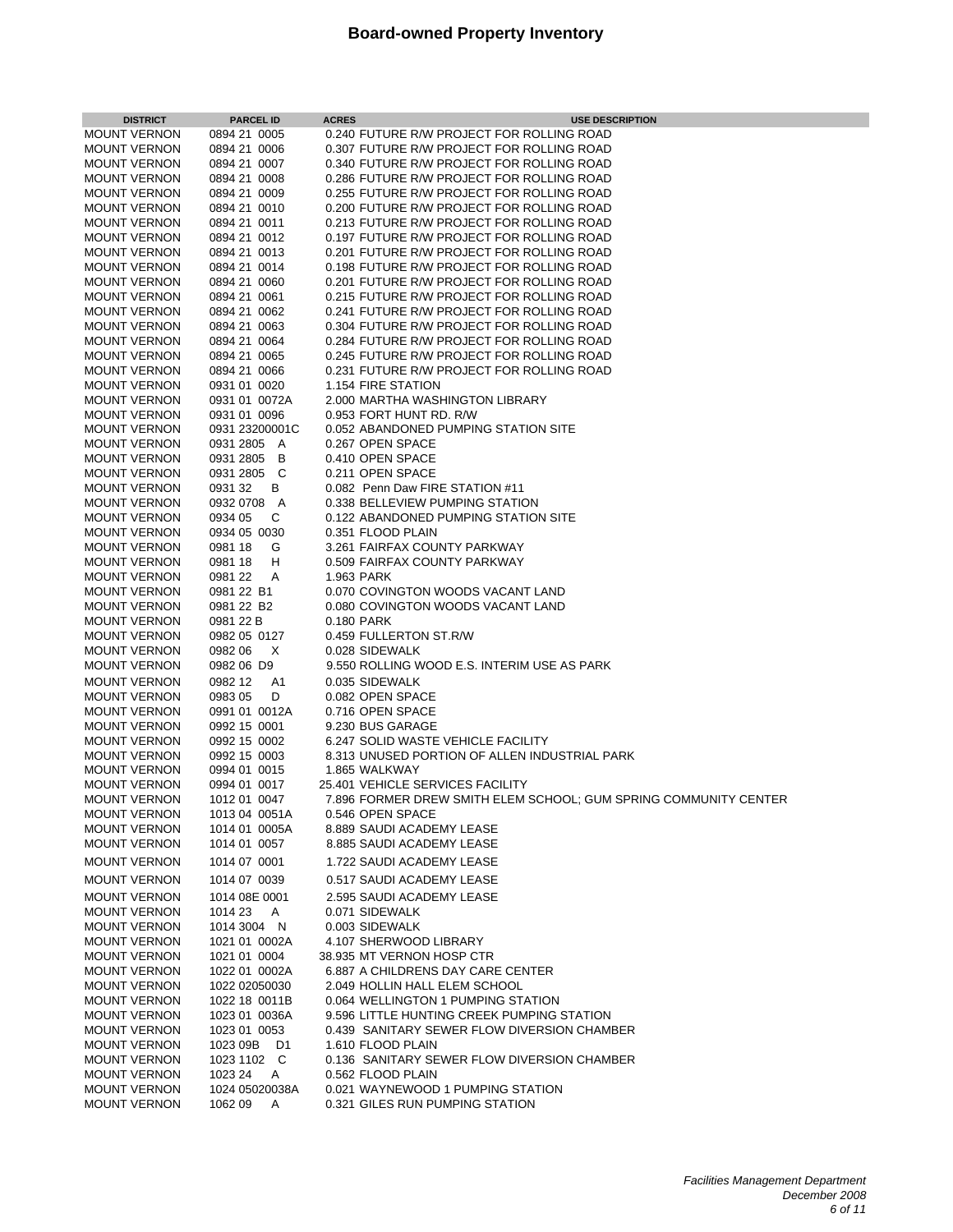| <b>DISTRICT</b>                            | <b>PARCEL ID</b>              | <b>ACRES</b> | <b>USE DESCRIPTION</b>                                                                       |
|--------------------------------------------|-------------------------------|--------------|----------------------------------------------------------------------------------------------|
| <b>MOUNT VERNON</b>                        | 1064 01 0057                  |              | 21.105 LAUREL HILL                                                                           |
| <b>MOUNT VERNON</b>                        | 1064 01 0058                  |              | 55.691 LAUREL HILL                                                                           |
| <b>MOUNT VERNON</b>                        | 1071 01 0007B                 |              | 18.124 LAUREL HILL ELEMENTARY SCHOOL                                                         |
| <b>MOUNT VERNON</b>                        | 1071 01 0009                  |              | 81.761 LAUREL HILL                                                                           |
| <b>MOUNT VERNON</b>                        | 1072 01 0010A                 |              | 7.322 VA RAILWAY EXPRESS. STA                                                                |
| <b>MOUNT VERNON</b>                        | 1072 01 0057                  |              | 1.843 LAUREL HILL                                                                            |
| <b>MOUNT VERNON</b>                        | 1073 01 0020                  |              | 22.903 ENERGY RESOURCE RECOVERY FACILITY UNDER LONG TERM LEASE WITH FACILITY OV              |
| <b>MOUNT VERNON</b>                        | 1073 06<br>A                  |              | 7.818 CONSERVATION AREA                                                                      |
| <b>MOUNT VERNON</b>                        | 1073 06<br>В                  |              | 7.471 CONSERVATION AREA                                                                      |
| <b>MOUNT VERNON</b>                        | 1073 06<br>L                  |              | 7.790 COMSERVATION AREA                                                                      |
| <b>MOUNT VERNON</b>                        | 1073 06<br>S                  |              | 0.882 CONSERVATION AREA                                                                      |
| <b>MOUNT VERNON</b>                        | 1074 01 0030                  |              | 4.468 OLD 84 LUMBER SITE                                                                     |
| <b>MOUNT VERNON</b>                        | 1074 01 0031                  |              | 26.987 FIELD; FUTURE WASTEWATER TREATMENT PLANT EXPANSION AND UPGRADE                        |
| <b>MOUNT VERNON</b>                        | 1074 01 0032                  |              | 0.842 FIELD: FUTURE WASTEWATER TREATMENT PLANT EXPANSION AND UPGRADE                         |
| <b>MOUNT VERNON</b>                        | 1074 01 0034                  |              | 6.153 LORTON LIBRARY; FUTURE LORTON COMMUNITY CENTER                                         |
| <b>MOUNT VERNON</b>                        | 1074 01 0037                  |              | 0.186 CEMETERY                                                                               |
| <b>MOUNT VERNON</b>                        | 1074 05 0004                  |              | 0.693 BUFFER                                                                                 |
| <b>MOUNT VERNON</b>                        | 1081 01 0004                  |              | 0.500 LONG BRANCH PUMPING STATION                                                            |
| <b>MOUNT VERNON</b>                        | 1083 01 0011                  |              | 6.951 LOWER POTOMAC TREATMENT PLANT                                                          |
| <b>MOUNT VERNON</b>                        | 1083 01 0012A                 |              | 1.013 LOWER POTOMAC TREATMENT PLANT<br>2.047 LOWER POTOMAC TREATMENT PLANT                   |
| <b>MOUNT VERNON</b>                        | 1083 01 0012B                 |              |                                                                                              |
| <b>MOUNT VERNON</b><br><b>MOUNT VERNON</b> | 1083 01 0013A                 |              | 3.097 LOWER POTOMAC TREATMENT PLANT<br>2.663 LOWER POTOMAC TREATMENT PLANT                   |
| <b>MOUNT VERNON</b>                        | 1083 01 0013B<br>1083 01 0014 |              | 3.502 LOWER POTOMAC TREATMENT PLANT                                                          |
| <b>MOUNT VERNON</b>                        | 1083 01 0021                  |              | 13.163 LOWER POTOMAC TREATMENT PLANT                                                         |
| <b>MOUNT VERNON</b>                        | 1083 01 0023                  |              | 143.552 LOWER POTOMAC TREATMENT PLANT                                                        |
| <b>MOUNT VERNON</b>                        | 1083 01 0024                  |              | 2.000 LOWER POTOMAC TREATMENT PLANT                                                          |
| <b>MOUNT VERNON</b>                        | 1091 01 0007                  |              | 0.030 ABANDONED PUMPING STATION SITE                                                         |
| <b>MOUNT VERNON</b>                        | 1092 01 0032A                 |              | 6.085 DOGUE CREEK PUMPING STATION                                                            |
| <b>MOUNT VERNON</b>                        | 1092 03E 0011A                |              | 0.506 FLOOD PLAIN                                                                            |
| <b>MOUNT VERNON</b>                        | 1092 03E 0012                 |              | 0.553 FLOOD PLAIN                                                                            |
| <b>MOUNT VERNON</b>                        | 1101 01 0028A                 |              | 1.000 FIRE STATION                                                                           |
| <b>MOUNT VERNON</b>                        | 1102 03 0018A                 |              | 0.011 MOUNT VERNON HWY R/W                                                                   |
| <b>MOUNT VERNON</b>                        | 1103 04<br>В                  |              | 0.141 YACHT HAVEN PUMPING STATION                                                            |
| <b>MOUNT VERNON</b>                        | 1103 05F 0001A                |              | 0.260 MT. VERNON TERRACE PUMPING STATION                                                     |
| <b>MOUNT VERNON</b>                        | 1104 05<br>F                  |              | 0.154 RIVERWOOD PUMPING STATION                                                              |
| <b>MOUNT VERNON</b>                        | 1104 11<br>P                  |              | 0.217 PUMPING STATION                                                                        |
| <b>MOUNT VERNON</b>                        | 1111 01 0014F                 |              | 0.723 WITTINGTON BLVD R/W                                                                    |
| <b>MOUNT VERNON</b>                        | 1112 06220022C                |              | 1.063 WAYNEWOOD 2 PUMPING STATION                                                            |
| <b>MOUNT VERNON</b>                        | 1122 01 0015                  |              | 0.312 LAUREL HILL                                                                            |
| <b>MOUNT VERNON</b>                        | 1131 01 0014                  |              | 489.766 LANDFILL                                                                             |
| <b>MOUNT VERNON</b>                        | 1131 01 0015                  |              | 417.525 OCCOQUAN REGIONAL PARK                                                               |
| <b>MOUNT VERNON</b>                        | 1132 01 0012                  |              | 126.293 LOWER POTOMAC TREATMENT PLANT                                                        |
| <b>MOUNT VERNON</b>                        | 1132 01 0013                  |              | 3.000 LOWER POTOMAC TREATMENT PLANT                                                          |
| <b>MOUNT VERNON</b>                        | 1133 01 0005G                 |              | 1.759 GUNSTON COMMERCE CENTER PUMPING STATION                                                |
| <b>MOUNT VERNON</b>                        | 1133 01 0040                  |              | 4.039 OPEN SPACE                                                                             |
| <b>MOUNT VERNON</b>                        | 1134 04 0013                  |              | 0.505 GUNSTON SANITARY SEWER PUMP AND HAUL FACILITY                                          |
| <b>MOUNT VERNON</b>                        | 1134 04 0014                  |              | 0.505 GUNSTON SANITARY SEWER PUMP AND HAUL FACILITY                                          |
| <b>MOUNT VERNON</b>                        | 1141 01 0006                  |              | 23.238 SEWAGE TREATMENT PLANT BUFFER                                                         |
| <b>MOUNT VERNON</b>                        | 1143 02030006                 |              | 0.500 VACANT LOT                                                                             |
| <b>MOUNT VERNON</b>                        | 1143 02030007                 |              | 0.500 WILEY SANITARY SEWER PUMP AND HAUL FACILITY                                            |
| <b>MOUNT VERNON</b>                        | 1143 02040026                 |              | 0.577 VACANT LOT                                                                             |
| <b>PROVIDENCE</b>                          | 0291 01 0014                  |              | 0.053 TYSONS DODGE PUMPING STATION                                                           |
| <b>PROVIDENCE</b>                          | 0291 14<br>A                  |              | 4.054 KISS & RIDE STORE; TYSON'S TRANSIT CENTER                                              |
| <b>PROVIDENCE</b>                          | 0293 01 0057B                 |              | 2.576 TYSONS FIRE STATION                                                                    |
| <b>PROVIDENCE</b>                          | 0294 05<br>A1                 |              | 0.344 FUTURE DEDICATION VDOT METRO EXTENSION                                                 |
| <b>PROVIDENCE</b>                          | 0294 05<br><b>B1</b>          |              | 0.593 FUTURE DEDICATION VDOT METRO EXTENSION                                                 |
| <b>PROVIDENCE</b>                          | 0294 05<br>C1<br>0294 05<br>D |              | 0.186 FUTURE DEDICATION VDOT METRO EXTENSION<br>0.112 FUTURE DEDICATION VDOT METRO EXTENSION |
| <b>PROVIDENCE</b><br><b>PROVIDENCE</b>     | 0294 05<br>E.                 |              | 0.137 FUTURE DEDICATION VDOT                                                                 |
| <b>PROVIDENCE</b>                          | 0294 06 0107                  |              | 0.680 SCOTT'S RUN                                                                            |
| <b>PROVIDENCE</b>                          | 0303 28<br>B <sub>3</sub>     |              | 2.022 FUTURE DEDICATION FOR VDOT/ METRO EXTENSION                                            |
| <b>PROVIDENCE</b>                          | 0374 05<br>В                  |              | 0.175 LAKEVALE PUMPING STATION                                                               |
| <b>PROVIDENCE</b>                          | 0391 01 0022A                 |              | 5.170 DETENTION POND                                                                         |
| <b>PROVIDENCE</b>                          | 0391 01 0022B                 |              | 2.899 DETENTION POND                                                                         |
| <b>PROVIDENCE</b>                          | 0394 26<br>A                  |              | 1.850 OPEN SPACE                                                                             |
| <b>PROVIDENCE</b>                          | 0394 52<br>C <sub>3</sub>     |              | 0.192 PARKLAND                                                                               |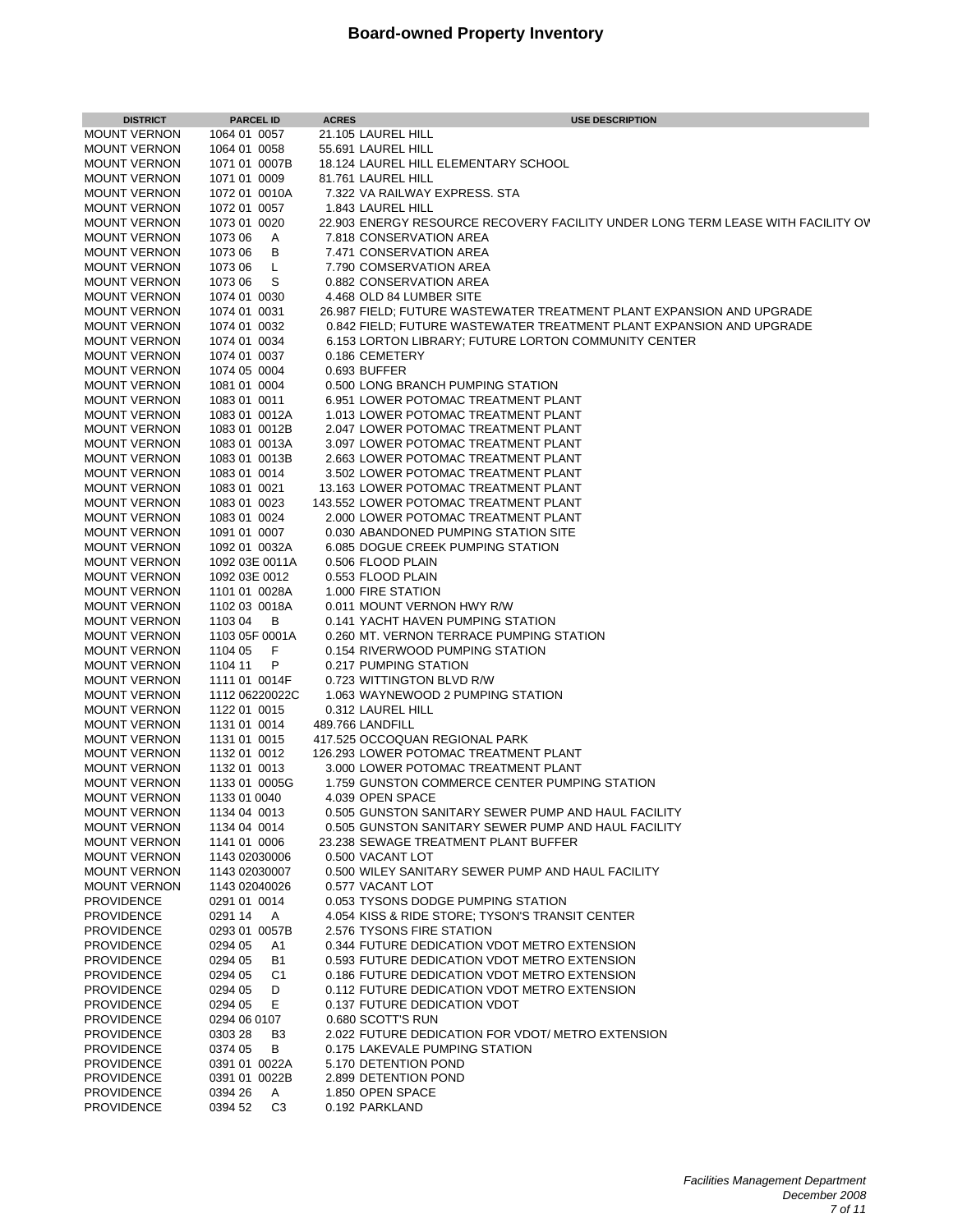| <b>DISTRICT</b>    | <b>PARCEL ID</b>    | <b>ACRES</b> | <b>USE DESCRIPTION</b>                                  |
|--------------------|---------------------|--------------|---------------------------------------------------------|
| <b>PROVIDENCE</b>  | 0401 29<br>D        |              | 0.273 LEESBURG PIKE R/W                                 |
| <b>PROVIDENCE</b>  | 0463 01 0061        |              | 0.450 WEST OX RD R/W                                    |
| <b>PROVIDENCE</b>  | 0463 01 0062        |              | 0.495 WEST OX RD R/W                                    |
| <b>PROVIDENCE</b>  | 0463 01 0063        |              | 0.500 WEST OX RD R/W                                    |
| <b>PROVIDENCE</b>  | 0463 01 0064        |              | 0.500 WEST OX RD R/W                                    |
| <b>PROVIDENCE</b>  | 0463 01 0065        |              | 0.500 WEST OX RD R/W                                    |
| <b>PROVIDENCE</b>  | 0463 01 0066        |              | 0.500 WEST OX RD R/W                                    |
|                    |                     |              |                                                         |
| <b>PROVIDENCE</b>  | 0463 01 0067        |              | 0.500 WEST OX RD R/W                                    |
| <b>PROVIDENCE</b>  | 0463 01 0068        |              | 0.500 WEST OX RD R/W                                    |
| <b>PROVIDENCE</b>  | 0463 01 0069C       |              | 1.767 WEST OX RD R/W                                    |
| <b>PROVIDENCE</b>  | 0463 01 0071A       |              | 4.000 WEST OX RD R/W                                    |
| <b>PROVIDENCE</b>  | 0464 01 0015A       |              | 0.080 HIGHRIDGE PUMP STATION                            |
| <b>PROVIDENCE</b>  | 0472 01 0046C       |              | 1.500 OAKTON FIRE STATION                               |
| <b>PROVIDENCE</b>  | 0472 01 0123        |              | 10.000 BLAKE LANE E.S. INTERIM USE AS PARK              |
| <b>PROVIDENCE</b>  | 0472 17 B           |              | 0.600 BLAKE LANE E.S. INTERIM USE AS PARK-Transfer      |
| <b>PROVIDENCE</b>  | 0472 28<br>В        |              | 0.075 OAK MARR PUMPING STATION                          |
| <b>PROVIDENCE</b>  | 0472 28<br>J        | $0.141$ R/W  |                                                         |
| <b>PROVIDENCE</b>  | 0472 54<br>В        |              | 2.950 OAKTON LIBRARY SITE                               |
| <b>PROVIDENCE</b>  | 0472 54<br>С        |              | 0.434 OPEN SPACE                                        |
| <b>PROVIDENCE</b>  | 048107<br>В         |              | 0.025 WALKWAY EASEMENT                                  |
| <b>PROVIDENCE</b>  | 048121<br><b>B1</b> |              | 0.212 BUFFER                                            |
| <b>PROVIDENCE</b>  | 0482 01 0001        |              | 2.232 VIENNA METRO PARKING                              |
| <b>PROVIDENCE</b>  | 0482 01 0002        |              | 4.152 VIENNA METRO PARKING                              |
| <b>PROVIDENCE</b>  | 048334<br>B         |              | 0.039 SIDEWALK                                          |
| <b>PROVIDENCE</b>  | 0484 01 0006        |              | 5.018 PUBLIC LAND NEAR TOWERS PARK                      |
| <b>PROVIDENCE</b>  | 0491 20<br>D        |              | 1.026 VACATED R/W IN MERRIFIELD                         |
| <b>PROVIDENCE</b>  | 0492 4102 B1        |              | 3.155 PUBLIC PARK                                       |
| <b>PROVIDENCE</b>  | 0493 06 0002A       |              | 1.757 MERRIFIELD FIRE STATION                           |
| <b>PROVIDENCE</b>  | 0493 08 0039A       |              | 0.198 ACCOTINK POND                                     |
| <b>PROVIDENCE</b>  | 0493 10 0006R       |              | 0.019 VACANT LAND                                       |
| <b>PROVIDENCE</b>  | 049333<br>В         |              | 0.462 MERRIFIELD FIRE STATION ANNEX                     |
| <b>PROVIDENCE</b>  | 0494 01 0056M       |              | 0.735 DAM SITE                                          |
| <b>PROVIDENCE</b>  | 0494 01 0056N       |              | 0.507 RESERVOIR 2A                                      |
| <b>PROVIDENCE</b>  | 0494 01 0058J       |              | 9.010 FLOOD PLAIN                                       |
| <b>PROVIDENCE</b>  |                     |              | 6.253 NEW SCHOOL BOARD CENTER                           |
|                    | 0494 14 0004        |              |                                                         |
| <b>PROVIDENCE</b>  | 0502 07 0002        |              | 0.278 HISTORIC SITE NAACP MUSEUM                        |
| <b>PROVIDENCE</b>  | 0504 01 0050A       |              | 12.578 JAMES LEE COMMUNITY CENTER                       |
| <b>PROVIDENCE</b>  | 0573 01 0017        |              | 5.030 PUBLIC SAFETY CENTER                              |
| <b>PROVIDENCE</b>  | 0574 01 0014        |              | 43.082 GOVERNMENTAL CENTER; MASSEY/PUBLIC SAFETY CENTER |
| <b>PROVIDENCE</b>  | 0591 05 0032        |              | 1.736 DETENTION POND                                    |
| <b>PROVIDENCE</b>  | 0592 01 0001A       |              | 37.536 FAIRFAX HOSPITAL                                 |
| <b>PROVIDENCE</b>  | 0592 01 0001B       |              | 11.885 WOODBURN CTR-FFX                                 |
| <b>PROVIDENCE</b>  | 0592 01 0001C       |              | 7.183 FAIRFAX HSE-FFX HSP                               |
| <b>PROVIDENCE</b>  | 0592 01 0001D       |              | 1.631 FAIRFAX HOSPITAL                                  |
| <b>PROVIDENCE</b>  | 0592 01 0001E       |              | 3.603 FAIRFAX HOSPITAL                                  |
| <b>PROVIDENCE</b>  | 0593 06<br>Α        |              | 0.725 DETENTION POND                                    |
| SPRINGFIELD        | 0454 09<br>B        |              | 6.836 F. CO. PARKWAY                                    |
| <b>SPRINGFIELD</b> | 0454 09<br>B1       |              | 0.269 CUL DE SAC                                        |
| SPRINGFIELD        | 0454 14<br>E.       |              | 0.650 PUBLIC PARK AND BASKETBALL COURT                  |
| <b>SPRINGFIELD</b> | 0454 17<br>В        |              | 5.037 PUBLIC PARK                                       |
| <b>SPRINGFIELD</b> | 0454 17<br>D        |              | 0.353 PUBLIC PARK                                       |
| <b>SPRINGFIELD</b> | 0454 17<br>G        |              | 0.628 OPEN SPACE                                        |
| <b>SPRINGFIELD</b> | 0463 01 0053        |              | 0.542 WEST OX RD R/W                                    |
| SPRINGFIELD        | 0551 01 0032        |              | 0.170 PUBLIC PARK                                       |
| <b>SPRINGFIELD</b> | 0552 01 0004        |              | 29.615 LANDFILL                                         |
| SPRINGFIELD        | 0552 01 0004A       |              | 0.065 TRANSFER STATION                                  |
| SPRINGFIELD        | 0552 01 0004B       |              | 0.216 PUBLIC SAFETY COMPLEX                             |
| SPRINGFIELD        | 0552 01 0004C       |              | 2.158 PUBLIC SAFETY COMPLEX                             |
| SPRINGFIELD        | 0552 01 0004D       |              | 6.095 PUBLIC SAFETY COMPLEX                             |
| SPRINGFIELD        | 0552 01 0004E       |              | 13.599 PUBLIC SAFETY COMPLEX                            |
| SPRINGFIELD        | 0553 01 0026        |              | 38.107 BALLFIELDS- DETENTION POND                       |
| <b>SPRINGFIELD</b> | 0553 01 0027A1      |              | 6.900 DETENTION POND                                    |
| <b>SPRINGFIELD</b> | 0553 01 0027B       |              | 5.660 HANLEY FAMILY SHELTER                             |
| SPRINGFIELD        | 0553 04 0016        |              | 0.753 ACQUIRED RESIDUE ON CLIFTON RD.                   |
| SPRINGFIELD        | 0554 01 0010        |              | 1.761 GIRLS PROBATION HOME                              |
| SPRINGFIELD        | 0554 01 0017A       |              | 31.526 FUTURE WEST OX ROAD COMPLEX                      |
| SPRINGFIELD        | 0554 01 0024E       |              | 5.028 WINFIELD RD. R/W                                  |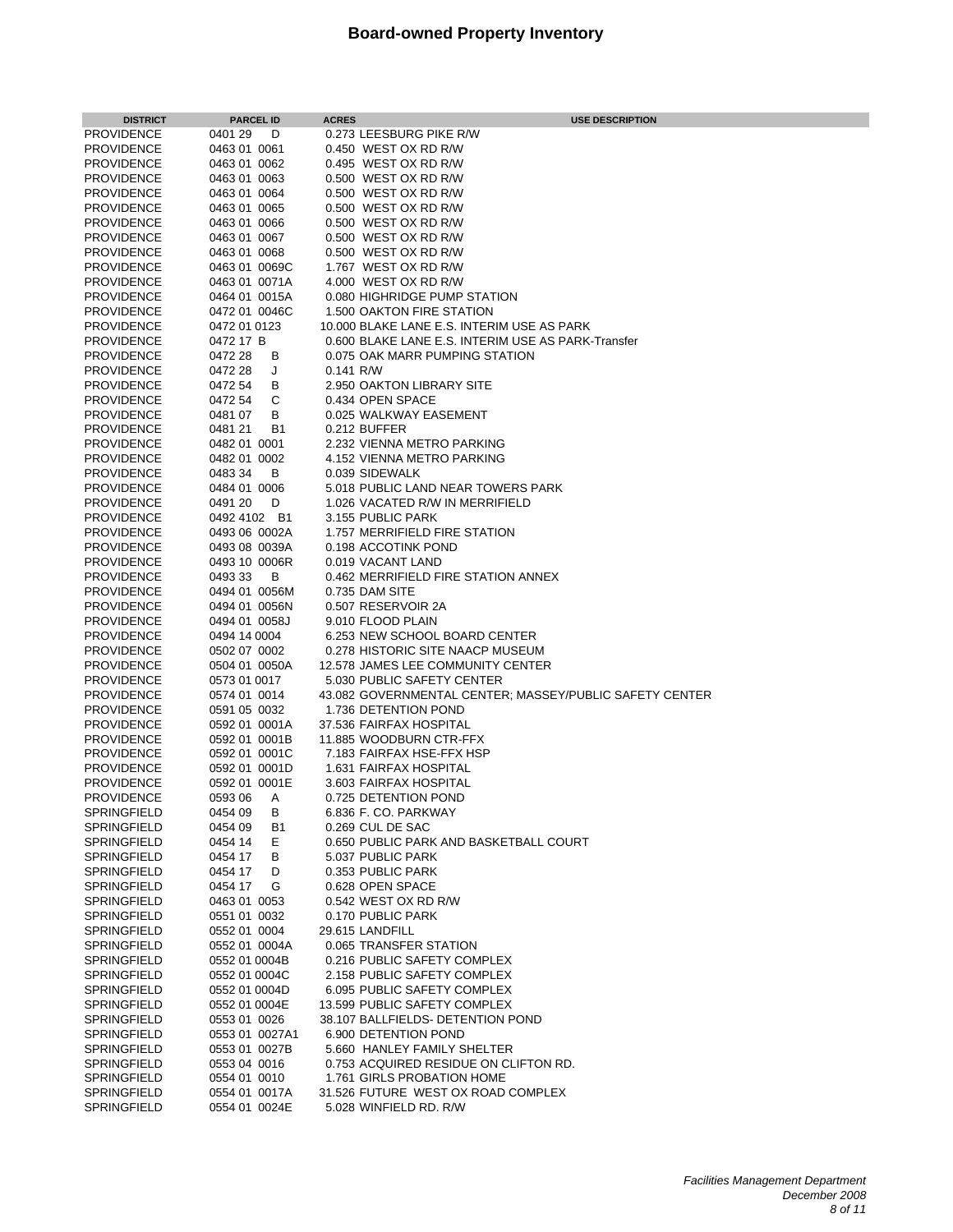| <b>DISTRICT</b>                   | <b>PARCEL ID</b>              | <b>ACRES</b><br><b>USE DESCRIPTION</b>                     |
|-----------------------------------|-------------------------------|------------------------------------------------------------|
| SPRINGFIELD                       | 0554 01 0037A                 | 0.004 LEE HWY R/W                                          |
| SPRINGFIELD                       | 0554 04 0001                  | 0.579 F.CO. PARKWAY                                        |
| SPRINGFIELD                       | 0554 04 0002                  | 0.118 F.CO. PARKWAY                                        |
| SPRINGFIELD                       | C<br>0554 11                  | 3.679 FLOOD PLAIN                                          |
| SPRINGFIELD                       | E.<br>0554 17                 | 4.098 DETENTION POND                                       |
| SPRINGFIELD                       | 0561 01 0002                  | 118.778 LANDFILL & FIRE TRAINING CENTER                    |
| <b>SPRINGFIELD</b>                | 0561 01 0036A                 | 6.063 FAIRFAX CENTER FIRE STATION                          |
| SPRINGFIELD                       | 0561 01 0047C                 | 2.827 PARKING LOT LEASE IN PLACE FOR INTERIM USE           |
| SPRINGFIELD                       | 0561 05 0001A                 | 0.290 VACATED PORTION OF QUALITY STREET                    |
| SPRINGFIELD                       | 0561 15 0004                  | 0.994 LAND BAY 2 GOV. CENTER                               |
| SPRINGFIELD                       | 0561 15 0005A                 | 2.688 LAND BAY 2 GOV. CENTER                               |
| SPRINGFIELD                       | 0561 15 0005A1                | 0.104 GOVERNMENT CENTER                                    |
| SPRINGFIELD                       | 0561 15 0005B                 | 3.993 LAND BAY 2 GOV. CENTER                               |
| SPRINGFIELD                       | 0561 15 0006                  | 9.119 GOV. CENTER-B1 site                                  |
| SPRINGFIELD                       | 0561 15 0007                  | 5.788 FAIRFAX GOVT CTR II                                  |
| SPRINGFIELD<br>SPRINGFIELD        | 0561 15 0008<br>0561 15 0010A | 8.770 FAIRFAX GOVT CTR III<br>0.765 GOV. CENTER BAY D      |
| SPRINGFIELD                       | 0561 15 0014                  | 86.395 GOVT CTR XS - BAY C                                 |
| SPRINGFIELD                       | 056122<br>N                   | 1.000 PARK                                                 |
| SPRINGFIELD                       | 056122<br>R                   | 12.217 SCHOOL SITE                                         |
| <b>SPRINGFIELD</b>                | 0562 01 0004A                 | 1.149 50/66 MAIN PUMPING STATION                           |
| <b>SPRINGFIELD</b>                | 0562 01 0040                  | 1.911 SHIRLEY GATE RD R/W                                  |
| SPRINGFIELD                       | 0562 03 0009                  | 0.622 FFX CO ADULT CARE                                    |
| <b>SPRINGFIELD</b>                | 0562 03 0010                  | 0.581 FFXCO ADULT CARE                                     |
| SPRINGFIELD                       | 0562 09 0013                  | 4.134 PART OF GOVERNMENT CENTER /BAYD                      |
| SPRINGFIELD                       | 0562 25<br>$\overline{1}$     | 0.023 BUFFER                                               |
| SPRINGFIELD                       | 0563 01 0004B                 | 0.255 PINEY BRANCH PUMP STATION                            |
| SPRINGFIELD                       | 0563 01 0017                  | 0.813 ACQUIRED R/W                                         |
| SPRINGFIELD                       | 0563 01 0045                  | 2.727 PUBLIC PARK                                          |
| SPRINGFIELD                       | 0563 01 0046                  | 3.927 DETENTION POND                                       |
| SPRINGFIELD                       | 0563 08 0022A                 | 0.539 BERM                                                 |
| SPRINGFIELD                       | 0563 08 0023A                 | 0.033 BERM                                                 |
| SPRINGFIELD                       | 0564 01 0010                  | 0.895 BOYS ' PROBATION HOME                                |
| SPRINGFIELD                       | 0564 01 0011                  | 1.593 BOYS' PROBATION HOME                                 |
| SPRINGFIELD                       | 0564 01 0021A1                | 0.070 LEEHIGH VILLAGE 1 PUMPING STATION                    |
| SPRINGFIELD                       | 0564 04 0064                  | 0.568 LEEHIGH VILLAGE 2 PUMPING STATION                    |
| SPRINGFIELD                       | 0653 12<br>T1                 | 4.448 FLOOD PLAIN                                          |
| SPRINGFIELD                       | 0662 01 0004B                 | 14.783 ODOR CONTROL FACILITY                               |
| SPRINGFIELD                       | 0662 01 0004D                 | 32.120 BALLFIELDS UNDER LEASE BY SYA                       |
| SPRINGFIELD                       | 0671 01 0015D                 | 0.906 RESIDUAL FAIRFAX COUNTY PARKWAY R/W                  |
| SPRINGFIELD                       | 0671 01 0019                  | 3.812 PKWY RESIDUE                                         |
| SPRINGFIELD                       | 0671 01 0020A1                | 1.188 STORM WATER POND                                     |
| SPRINGFIELD<br><b>SPRINGFIELD</b> | 0671 01 0035<br>0673 01 0002  | 9.215 MOTT COMMUNITY CENTER<br>5.250 FUTURE FCPA TRANSFER/ |
| SPRINGFIELD                       | 0673 01 0003                  | 5.100 FUTURE FCPA TRANSFER                                 |
| SPRINGFIELD                       | 0674 01 0019                  | 11.398 DPWES WINTER STORAGE                                |
| SPRINGFIELD                       | 0674 01 0022A                 | 33.000 POPES HEAD POLICE DEPT FIRING RANGE                 |
| SPRINGFIELD                       | 0674 01 0022C                 | 7.300 POPES HEAD POLICE DEPT/POLICE ASSO.                  |
| SPRINGFIELD                       | 0674 01 0022D                 | 0.000 POPES HEAD POLICE DEPT ANNEX BUILDING                |
| SPRINGFIELD                       | 074206<br>D                   | 1.483 ABANDONED R/W                                        |
| SPRINGFIELD                       | E.<br>074206                  | 1.939 RESIDUAL COMPTON ROAD R/W                            |
| SPRINGFIELD                       | 0742 06<br>E1                 | 0.237 ABANDONED R/W                                        |
| SPRINGFIELD                       | 0754 02 0068A                 | 0.981 CLIFTON FIRE STATION                                 |
| SPRINGFIELD                       | 0762 01 0012D                 | 1.458 BURKE CENTRE PARKWAY                                 |
| <b>SPRINGFIELD</b>                | 0762 01 0012F                 | 1.360 BURKE CENTRE PARKWAY                                 |
| SPRINGFIELD                       | 076207<br>D                   | 0.817 F.CO PARKWAY                                         |
| SPRINGFIELD                       | Е<br>076207                   | 6.522 F.CO PARKWAY                                         |
| <b>SPRINGFIELD</b>                | 076207<br>G                   | 1.570 F.CO PARKWAY                                         |
| SPRINGFIELD                       | 076207<br>H                   | 5.145 F.CO PARKWAY                                         |
| SPRINGFIELD                       | 0771 01 0067                  | 1.430 FAIRVIEW FIRE STATION                                |
| SPRINGFIELD                       | 0771 01 0067B                 | 2.329 BURKE CENTRE R/W                                     |
| SPRINGFIELD                       | 077306<br>A1                  | 0.417 R.W. BURKE CENTRE                                    |
| SPRINGFIELD                       | 077306<br>Χ                   | 0.327 F.CO. PARKWAY                                        |
| SPRINGFIELD                       | 0773 10 0001                  | 0.489 F.CO.PARKWAY                                         |
| SPRINGFIELD                       | 0773 10 0002                  | 0.594 F.CO.PARKWAY                                         |
| SPRINGFIELD                       | 0773 10 0003                  | 0.629 F.CO.PARKWAY                                         |
| SPRINGFIELD                       | 0773 10 0004                  | 0.653 F.CO.PARKWAY                                         |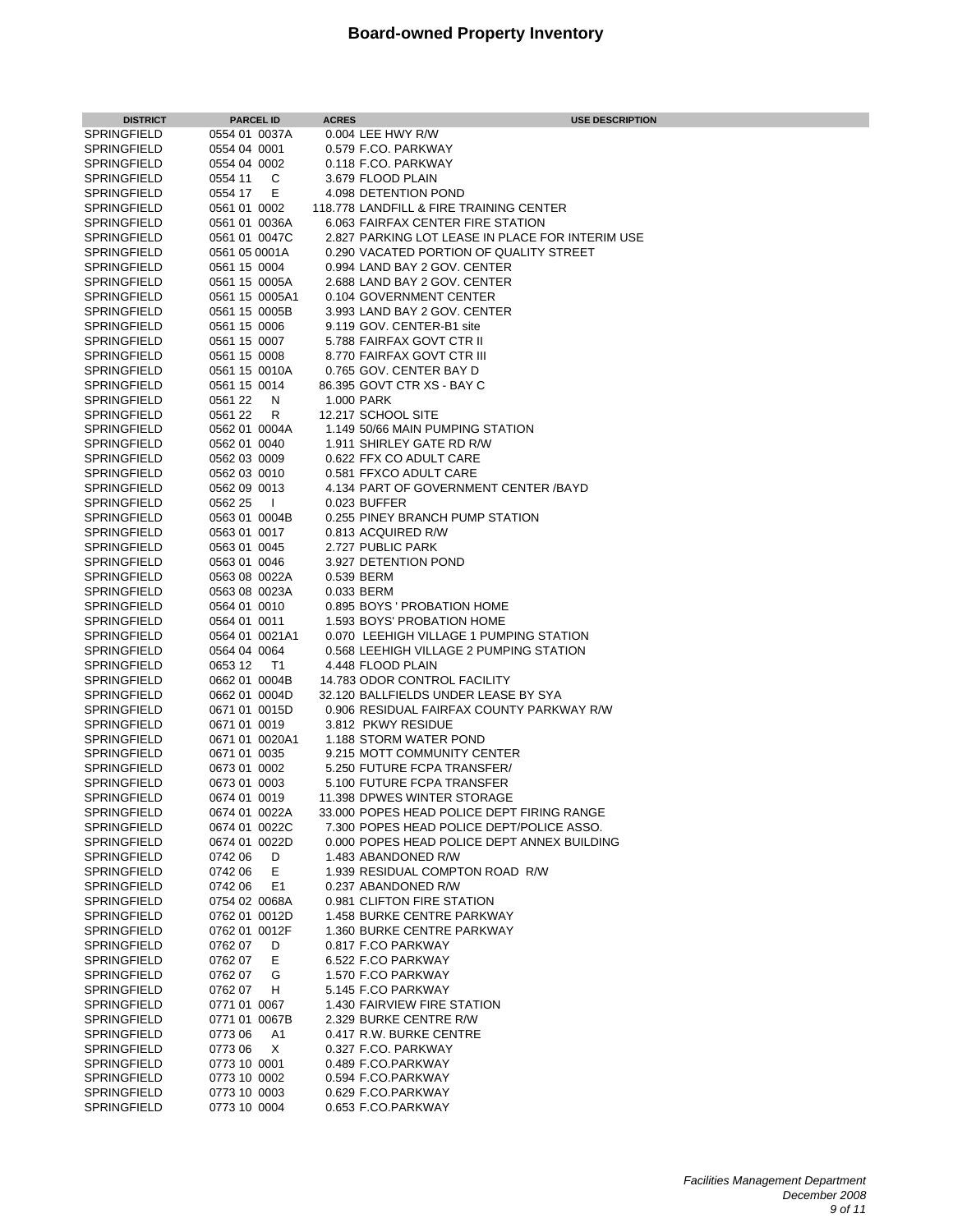| <b>DISTRICT</b>                          | <b>PARCEL ID</b>             | <b>ACRES</b><br><b>USE DESCRIPTION</b>              |
|------------------------------------------|------------------------------|-----------------------------------------------------|
| <b>SPRINGFIELD</b>                       | 0773 10 0005                 | 0.634 F.CO.PARKWAY                                  |
| <b>SPRINGFIELD</b>                       | 0773 10 0006                 | 0.583 F.CO.PARKWAY                                  |
| <b>SPRINGFIELD</b>                       | 0773 10 0007                 | 0.533 F.CO.PARKWAY                                  |
| <b>SPRINGFIELD</b>                       | 0773 10 0008                 | 0.488 F.CO.PARKWAY                                  |
| <b>SPRINGFIELD</b>                       | 0773 10 0009                 | 0.488 F.CO.PARKWAY                                  |
| <b>SPRINGFIELD</b>                       | 0773 10 0010                 | 0.544 F.CO.PARKWAY                                  |
| <b>SPRINGFIELD</b>                       | 0773 10 0011                 | 0.490 F.CO.PARKWAY                                  |
| <b>SPRINGFIELD</b>                       | 0773 10 0012                 | 0.490 F.CO.PARKWAY                                  |
| <b>SPRINGFIELD</b>                       | 0773 10 0013                 | 0.575 F.CO.PARKWAY                                  |
| <b>SPRINGFIELD</b>                       | 0773 10 0014                 | 0.784 F.CO.PARKWAY                                  |
| <b>SPRINGFIELD</b>                       | 0773 10 0015                 | 0.589 F.CO.PARKWAY                                  |
| <b>SPRINGFIELD</b>                       | 0773 10 0022                 | 0.534 F.CO.PARKWAY                                  |
| <b>SPRINGFIELD</b>                       | 0773 10 0023                 | 0.703 F.CO.PARKWAY                                  |
| <b>SPRINGFIELD</b>                       | 0781 01 0022B                | 0.506 VACANT LAND                                   |
| <b>SPRINGFIELD</b>                       | 0782 01 0007                 | 0.814 VRE                                           |
| <b>SPRINGFIELD</b><br><b>SPRINGFIELD</b> | 0782 01 0008<br>0782 01 0009 | 0.373 VRE                                           |
| <b>SPRINGFIELD</b>                       | 0782 01 0010                 | 0.500 VRE<br>0.500 VRE                              |
| <b>SPRINGFIELD</b>                       | 0782 01 0011                 | 0.500 VRE                                           |
| <b>SPRINGFIELD</b>                       | 0782 01 0012                 | 2.000 VRE                                           |
| <b>SPRINGFIELD</b>                       | 0784 06<br>F                 | 0.052 BUFFER                                        |
| <b>SPRINGFIELD</b>                       | 0784 08<br>D                 | 0.048 SIDEWALK                                      |
| <b>SPRINGFIELD</b>                       | 0784 08<br>Е                 | 5.468 OPEN SPACE                                    |
| <b>SPRINGFIELD</b>                       | 0793 01 0005                 | 6.500 FAIRFAX PARK E.S. INTERIM USE AS PARK         |
| <b>SPRINGFIELD</b>                       | 0793 04 0032                 | 4.290 WEST SPRING.GOV'T CENTER /POLICE/FIRE STATION |
| <b>SPRINGFIELD</b>                       | 0793 04 0034                 | 2.840 WEST SPRING.GOV'T CENTER /POLICE/FIRE STATION |
| <b>SPRINGFIELD</b>                       | 0793 04 0035B                | 1.249 WEST SPRING.GOV'T CENTER /POLICE/FIRE STATION |
| <b>SPRINGFIELD</b>                       | 0793 04 0035C                | 1.249 WEST SPRING.GOV'T CENTER /POLICE/FIRE STATION |
| <b>SPRINGFIELD</b>                       | 0793 17 A                    | 6.500 FAIRFAX PARK E.S. INTERIM USE AS PARK         |
| <b>SPRINGFIELD</b>                       | 0872 01 0005B                | 0.160 F.CO.PARKWAY                                  |
| <b>SPRINGFIELD</b>                       | 0872 01 0006                 | 0.480 F.CO.PARKWAY                                  |
| <b>SPRINGFIELD</b>                       | 0872 01 0019D                | 0.168 BUFFER                                        |
| <b>SPRINGFIELD</b>                       | 0872 07<br>Α                 | 0.781 EDGEWATER PUMPING STATION                     |
| <b>SPRINGFIELD</b>                       | 0881 01 0006A                | 2.208 RESIDUAL FAIRFAX COUNTY PARKWAY LOT           |
| <b>SPRINGFIELD</b>                       | 088107<br>Ζ                  | 0.032 SIDEWALK                                      |
| <b>SPRINGFIELD</b>                       | 0881 17<br>Α                 | 0.029 SIDEWALK                                      |
| <b>SPRINGFIELD</b>                       | 0882 01 0004                 | 3.151 OPEN SPACE                                    |
| <b>SPRINGFIELD</b>                       | 0882 01 0026                 | 2.000 POHICK LIBRARY                                |
| <b>SPRINGFIELD</b>                       | 0882 01 0027                 | 2.481 POHICK LIBRARY                                |
| <b>SPRINGFIELD</b>                       | 088207<br>С                  | 0.111 SIDEWALK                                      |
| <b>SPRINGFIELD</b>                       | 0884 04<br>G                 | 0.073 HUNTSMAN BVD, R/W                             |
| <b>SPRINGFIELD</b>                       | н<br>0884 04                 | 0.203 HUNTSMAN BVD, R/W                             |
| <b>SPRINGFIELD</b>                       | 0884 04<br>I.                | 0.012 HUNTSMAN BVD, R/W                             |
| <b>SPRINGFIELD</b>                       | 0884 04<br>P                 | 1.074 OPEN SPACE                                    |
| <b>SPRINGFIELD</b>                       | 0884 04<br>Q                 | 0.574 HUNTSMAN BVD.R/W                              |
| <b>SPRINGFIELD</b>                       | R<br>0884 04                 | 0.425 HUNTSMAN BVD.R/W                              |
| SPRINGFIELD<br>SPRINGFIELD               | 0884 05<br>0884 09           | 0.033 SIDEWALK                                      |
| SPRINGFIELD                              | H4<br>0884 12 0002A          | 2.150 PARK<br>0.889 OPEN SPACE                      |
| <b>SPRINGFIELD</b>                       | 0891 14<br>A2                | 0.038 SIDEWALK                                      |
| <b>SPRINGFIELD</b>                       | 0892 16<br>A                 | 0.030 SIDEWALK                                      |
| <b>SPRINGFIELD</b>                       | C<br>089308                  | 1.329 R/W                                           |
| <b>SPRINGFIELD</b>                       | 0894 15 0030H                | 24.839 ORIGINALLY R/W FOR SPRINGFIELD BYPASS        |
| SPRINGFIELD                              | 0962 01 0026B                | 0.010 OX ROAD R/W                                   |
| SPRINGFIELD                              | 0962 01 0026C                | 0.748 OX ROAD R/W                                   |
| SPRINGFIELD                              | 0972 01 0003                 | 1.834 POHICK ROAD FIRE STATION #35                  |
| <b>SPRINGFIELD</b>                       | 0972 01 0004A                | 0.644 POHICK ROAD FIRE STATION #35                  |
| <b>SPRINGFIELD</b>                       | 0972010013                   | 15.329 LAKE MERCIER                                 |
| <b>SPRINGFIELD</b>                       | 1061 10 0008A1               | 10.453 COUNTY FACILITY NOT YET PROPOSED             |
| <b>SPRINGFIELD</b>                       | 1061 10 0008A2               | 5.280 CROSSPOINTE FIRE STATION                      |
| <b>SULLY</b>                             | 0244 04<br>Ζ                 | 0.028 SIDEWALK                                      |
| SULLY                                    | 0253 06<br>Ε.                | 4.043 F. CO. PARKWAY                                |
| <b>SULLY</b>                             | 0253 06<br>J                 | 2.228 F. CO. PARKWAY                                |
| SULLY                                    | 0253 06<br>L                 | 0.200 F. CO. PARKWAY                                |
| SULLY                                    | 0253 07<br>G                 | 0.152 F. CO. PARKWAY                                |
| SULLY                                    | 025307<br>I.                 | 0.377 F. CO. PARKWAY                                |
| <b>SULLY</b>                             | 0334 01 0008                 | 13.838 MSMD STORAGE (FORMER UPPER CUB RUN PLANT)    |